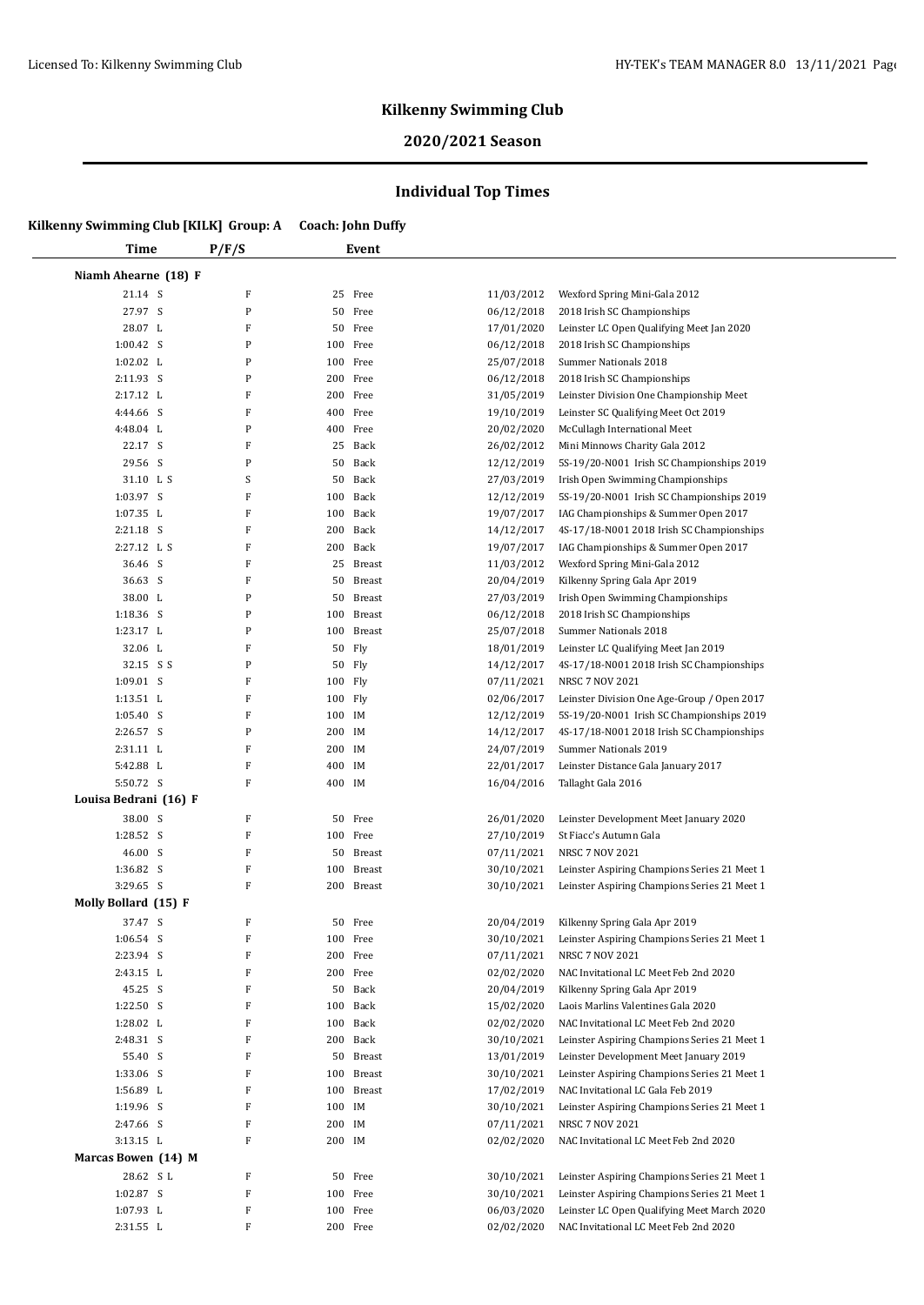## **Kilkenny Swimming Club**

# **2020/2021 Season**

|                      | Time                 | P/F/S                    |                   | Event         |                          |                                                                                            |
|----------------------|----------------------|--------------------------|-------------------|---------------|--------------------------|--------------------------------------------------------------------------------------------|
| Marcas Bowen (14) M  |                      |                          |                   |               |                          |                                                                                            |
|                      | 2:41.89 S            | F                        |                   | 200 Free      | 12/05/2019               | Wexford Summer Gala 2019                                                                   |
|                      | 35.04 S              | ${\bf P}$                | 50                | Back          | 01/11/2019               | Leinster Short-Course Championship 2019                                                    |
|                      | 1:14.91 S            | P                        | 100               | Back          | 01/11/2019               | Leinster Short-Course Championship 2019                                                    |
|                      | 1:17.90 L            | $\mathbf F$              | 100               | Back          | 06/03/2020               | Leinster LC Open Qualifying Meet March 2020                                                |
|                      | 2:34.19 S            | ${\bf F}$                | 200               | Back          | 30/10/2021               | Leinster Aspiring Champions Series 21 Meet 1                                               |
|                      | 2:40.61 L            | $\mathbf F$              | 200               | Back          | 06/03/2020               | Leinster LC Open Qualifying Meet March 2020                                                |
|                      | 55.75 S              | $\mathbf F$              | 50                | <b>Breast</b> | 18/11/2017               | Laois Marlins Winter Gala                                                                  |
|                      | 1:25.01 S            | F                        | 100               | <b>Breast</b> | 30/10/2021               | Leinster Aspiring Champions Series 21 Meet 1                                               |
|                      | 1:29.60 L            | $\mathbf F$              | 100               | <b>Breast</b> | 02/02/2020               | NAC Invitational LC Meet Feb 2nd 2020                                                      |
|                      | 3:08.47 L            | ${\bf F}$                | 200               | <b>Breast</b> | 06/03/2020               | Leinster LC Open Qualifying Meet March 2020                                                |
|                      | $3:11.94$ S          | ${\bf F}$                | 200               | <b>Breast</b> | 19/10/2019               | Leinster SC Qualifying Meet Oct 2019                                                       |
|                      | 53.05 S              | $\mathbf F$              | 50                | Fly           | 14/01/2018               | Leinster Graded-Development Gala January 2018                                              |
|                      | 1:38.03 S            | F                        | 100               | Fly           | 20/04/2019               | Kilkenny Spring Gala Apr 2019                                                              |
|                      | 1:19.31 S            | $\mathbf F$              | 100               | IM            | 19/10/2019               | Leinster SC Qualifying Meet Oct 2019                                                       |
|                      | 2:48.26 L            | $\mathbf F$              | 200 IM            |               | 06/03/2020               | Leinster LC Open Qualifying Meet March 2020                                                |
|                      | 3:04.92 S            | $\mathbf F$              | 200               | IM            | 05/05/2019               | Leinster Age Group Division Two Gala 2019                                                  |
|                      | 5:39.75 S            | F                        | 400 IM            |               | 30/10/2021               | Leinster Aspiring Champions Series 21 Meet 1                                               |
| Conor Carroll (12) M |                      |                          |                   |               |                          |                                                                                            |
|                      | 34.14 S              | $\mathbf F$              |                   | 50 Free       | 06/04/2019               | NRSC Annual Gala 6th & 7th April 2019                                                      |
|                      | 34.22 L              | $\mathbf F$              | 50                | Free          | 17/01/2020               | Leinster LC Open Qualifying Meet Jan 2020                                                  |
|                      | 1:13.41 L            | $\mathbf F$              | 100               | Free          | 06/03/2020               | Leinster LC Open Qualifying Meet March 2020                                                |
|                      | 1:20.64 S            | $\mathbf F$              | 100               | Free          | 13/01/2019               | Leinster Development Meet January 2019                                                     |
|                      | 2:33.33 S            | $\mathbf F$              | 200               | Free          | 24/10/2021               | Leinster Future Challengers Series Meet One                                                |
|                      | 2:38.02 L            | $\mathbf F$              | 200               | Free          | 06/03/2020               | Leinster LC Open Qualifying Meet March 2020                                                |
|                      | 5:38.80 L            | $\mathbf F$              | 400               | Free          | 02/02/2020               | NAC Invitational LC Meet Feb 2nd 2020                                                      |
|                      | 41.58 L              | $\mathbf F$              | 50                | Back          | 02/02/2020               | NAC Invitational LC Meet Feb 2nd 2020                                                      |
|                      | 42.99 S              | ${\bf P}$                | 50                | Back          | 10/02/2019               | Irish Minor Schools 2019                                                                   |
|                      | 1:20.61 S            | $\mathbf F$              | 100               | Back          | 24/10/2021               | Leinster Future Challengers Series Meet One                                                |
|                      | 1:25.06 L            | $\mathbf F$              | 100               | Back          | 17/01/2020               | Leinster LC Open Qualifying Meet Jan 2020                                                  |
|                      | 2:57.96 L            | F                        | 200               | Back          | 02/02/2020               | NAC Invitational LC Meet Feb 2nd 2020                                                      |
|                      | 54.71 S              | F                        | 50                | <b>Breast</b> | 17/11/2018               | Kilkenny Winter Gala Nov 2018                                                              |
|                      | 1:35.46 S            | $\mathbf F$              | 100               | <b>Breast</b> | 24/10/2021               | Leinster Future Challengers Series Meet One                                                |
|                      | 1:41.33 L            | $\mathbf F$              | 100               | <b>Breast</b> | 17/01/2020               | Leinster LC Open Qualifying Meet Jan 2020                                                  |
|                      | 3:27.51 L            | F                        | 200               | <b>Breast</b> | 06/03/2020               | Leinster LC Open Qualifying Meet March 2020                                                |
|                      | 3:54.99 S            | $\mathbf F$              | 200               | <b>Breast</b> | 12/05/2019               | Wexford Summer Gala 2019                                                                   |
|                      | 43.01 S              | $\mathbf F$<br>${\bf F}$ | 50                | Fly           | 06/04/2019               | NRSC Annual Gala 6th & 7th April 2019                                                      |
|                      | 44.83 L<br>1:28.31 L | $\mathbf F$              | 50<br>100 Fly     | Fly           | 08/03/2019               | Leinster LC Qualifying Meet March 2019                                                     |
|                      | 1:28.98 S            | F                        |                   |               | 06/03/2020<br>24/10/2021 | Leinster LC Open Qualifying Meet March 2020<br>Leinster Future Challengers Series Meet One |
|                      | 1:27.30 S            | F                        | 100 Fly<br>100 IM |               | 16/11/2019               | Kilkenny Winter Gala Nov 2019                                                              |
|                      | 2:55.66 S            | $\mathbf F$              | 200 IM            |               | 24/10/2021               | Leinster Future Challengers Series Meet One                                                |
|                      | 3:09.29 L            | $\mathbf F$              | 200 IM            |               | 17/01/2020               | Leinster LC Open Qualifying Meet Jan 2020                                                  |
| Aidan Cook (17) M    |                      |                          |                   |               |                          |                                                                                            |
|                      | 24.98 SL             | F                        | 50                | Free          | 30/10/2021               | Leinster Aspiring Champions Series 21 Meet 1                                               |
|                      | 25.41 L              | F                        |                   | 50 Free       | 27/03/2019               | Irish Open Swimming Championships                                                          |
|                      | 52.37 S              | $\mathbf F$              |                   | 100 Free      | 12/12/2019               | 5S-19/20-N001 Irish SC Championships 2019                                                  |
|                      | 54.55 L              | F                        |                   | 100 Free      | 24/07/2019               | Summer Nationals 2019                                                                      |
|                      | 1:57.87 S            | P                        | 200               | Free          | 01/11/2019               | Leinster Short-Course Championship 2019                                                    |
|                      | $2:00.68$ L          | $\mathbf F$              |                   | 200 Free      | 24/07/2019               | Summer Nationals 2019                                                                      |
|                      | 4:11.82 S            | F                        | 400               | Free          | 12/12/2019               | 5S-19/20-N001 Irish SC Championships 2019                                                  |
|                      | 4:21.01 L            | F                        | 400               | Free          | 24/07/2019               | Summer Nationals 2019                                                                      |
|                      | 28.58 SL             | F                        | 50                | Back          | 30/10/2021               | Leinster Aspiring Champions Series 21 Meet 1                                               |
|                      | 33.74 L              | $\mathbf F$              | 50                | Back          | 19/01/2018               | Leinster Open Qualifying January 2018                                                      |
|                      | 1:00.71 S            | ${\bf P}$                | 100               | Back          | 12/12/2019               | 5S-19/20-N001 Irish SC Championships 2019                                                  |
|                      | 1:03.78 L S          | F                        | 100               | Back          | 24/07/2019               | Summer Nationals 2019                                                                      |
|                      | 2:15.86 S            | F                        | 200               | Back          | 30/10/2021               | Leinster Aspiring Champions Series 21 Meet 1                                               |
|                      | 36.67 S              | F                        | 50                | Breast        | 19/10/2019               | Leinster SC Qualifying Meet Oct 2019                                                       |
|                      | 1:18.59 S            | F                        |                   | 100 Breast    | 19/10/2019               | Leinster SC Qualifying Meet Oct 2019                                                       |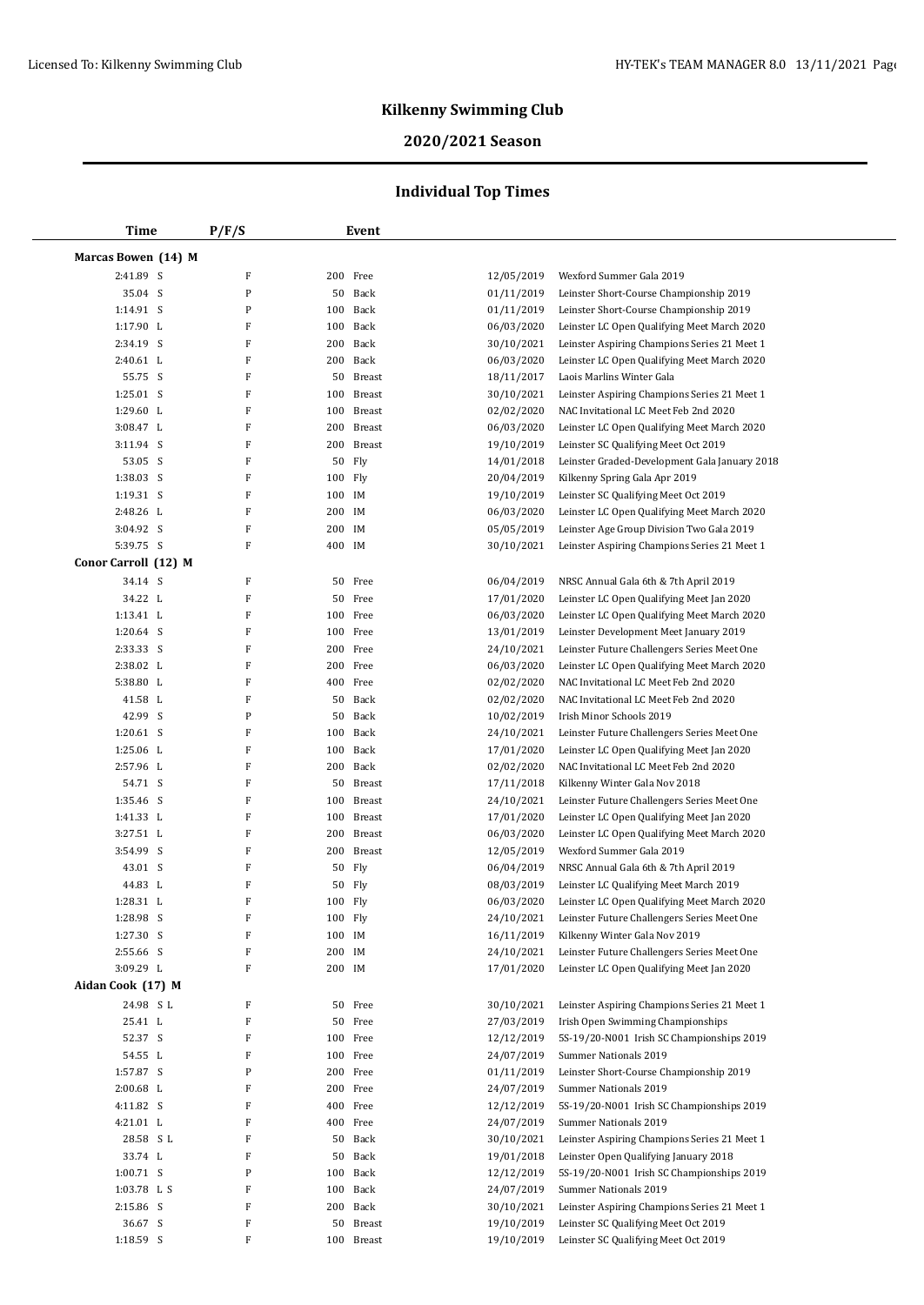# **2020/2021 Season**

| Time                 | P/F/S       |          | Event         |            |                                                |
|----------------------|-------------|----------|---------------|------------|------------------------------------------------|
| Aidan Cook (17) M    |             |          |               |            |                                                |
| 27.75 S              | F           | 50 Fly   |               | 02/11/2018 | Leinster Short-Course Championship 2018        |
| 27.98 L              | ${\bf P}$   | 50 Fly   |               | 27/03/2019 | Irish Open Swimming Championships              |
| 1:02.89 S            | ${\bf P}$   | 100 Fly  |               | 06/12/2018 | 2018 Irish SC Championships                    |
| 1:04.04 L            | ${\bf P}$   | 100 Fly  |               | 24/07/2019 | Summer Nationals 2019                          |
| 1:04.84 S            | ${\bf P}$   | 100 IM   |               | 01/11/2019 | Leinster Short-Course Championship 2019        |
| 2:22.70 S            | F           | 200 IM   |               | 19/10/2019 | Leinster SC Qualifying Meet Oct 2019           |
| 2:30.24 L            | ${\bf P}$   | 200 IM   |               | 02/06/2018 | Leinster Age-Group Championship 2018           |
| Paddy Cuddihy (13) M |             |          |               |            |                                                |
| 20.63 S              | F           |          | 25 Free       | 25/03/2017 | Laois Marlins Spring gala                      |
| 30.80 L              | $\mathbf F$ |          | 50 Free       | 06/03/2020 | Leinster LC Open Qualifying Meet March 2020    |
| 33.13 S              | F           | 50       | Free          | 30/11/2019 | Laois Marlins Winter Gala 2019                 |
| $1:01.56$ S          | F           | 100      | Free          | 30/10/2021 | Leinster Aspiring Champions Series 21 Meet 1   |
| $1:10.15$ L          | F           | 100 Free |               | 06/03/2020 | Leinster LC Open Qualifying Meet March 2020    |
| $2:16.75$ S          | F           | 200 Free |               | 07/11/2021 | <b>NRSC 7 NOV 2021</b>                         |
| 2:33.11 L            | F           | 200      | Free          | 06/03/2020 | Leinster LC Open Qualifying Meet March 2020    |
| 4:41.75 S            | $\mathbf F$ | 400      | Free          | 30/10/2021 | Leinster Aspiring Champions Series 21 Meet 1   |
| 5:28.96 L            | $\mathbf F$ | 400      | Free          | 02/02/2020 | NAC Invitational LC Meet Feb 2nd 2020          |
| 25.34 S              | $\mathbf F$ | 25       | Back          | 19/02/2017 | NAC Mini Minnows 2017                          |
| 35.52 L              | F           | 50       | Back          | 06/03/2020 | Leinster LC Open Qualifying Meet March 2020    |
| 40.43 S              | $\mathbf F$ | 50       | Back          | 19/10/2019 | Leinster SC Qualifying Meet Oct 2019           |
| 1:13.24 S            | $\mathbf F$ | 100      | Back          | 07/11/2021 | <b>NRSC 7 NOV 2021</b>                         |
| 1:18.69 L            | F           | 100      | Back          | 06/03/2020 | Leinster LC Open Qualifying Meet March 2020    |
| 2:32.71 S            | F           | 200      | Back          | 30/10/2021 | Leinster Aspiring Champions Series 21 Meet 1   |
| 2:46.29 L            | F           |          | 200 Back      | 06/03/2020 | Leinster LC Open Qualifying Meet March 2020    |
| 27.58 S              | $\mathbf F$ | 25       | <b>Breast</b> | 25/03/2017 | Laois Marlins Spring gala                      |
| 42.11 L              | $\mathbf F$ | 50       | <b>Breast</b> | 06/03/2020 | Leinster LC Open Qualifying Meet March 2020    |
| 48.75 S              | $\mathbf F$ | 50       | <b>Breast</b> | 06/10/2019 | Leinster Development Meet October 2019         |
| 1:27.58 S            | F           | 100      | Breast        | 30/10/2021 | Leinster Aspiring Champions Series 21 Meet 1   |
| 1:42.65 L            | F           | 100      | <b>Breast</b> | 17/01/2020 | Leinster LC Open Qualifying Meet Jan 2020      |
| 3:58.47 S            | $\mathbf F$ | 200      | <b>Breast</b> | 12/05/2019 | Wexford Summer Gala 2019                       |
| 26.81 S              | $\mathbf F$ | 25       | Fly           | 19/02/2017 | NAC Mini Minnows 2017                          |
| 40.02 S              | F           | 50 Fly   |               | 26/01/2020 | Leinster Development Meet January 2020         |
| 40.10 L              | F           | 50       | Fly           | 06/03/2020 | Leinster LC Open Qualifying Meet March 2020    |
| 1:30.18 S            | $\mathbf F$ | 100 Fly  |               | 30/10/2021 | Leinster Aspiring Champions Series 21 Meet 1   |
| 1:17.31 S            | F           | 100 IM   |               | 07/11/2021 | NRSC 7 NOV 2021                                |
| 2:44.84 S            | $\mathbf F$ | 200 IM   |               | 07/11/2021 | <b>NRSC 7 NOV 2021</b>                         |
| 2:56.99 L            | $\mathbf F$ | 200 IM   |               | 06/03/2020 | Leinster LC Open Qualifying Meet March 2020    |
| Abi Cullen (16) F    |             |          |               |            |                                                |
| 22.40 S              | F           |          | 25 Free       |            | 13/10/2013 Leinster Distance Gala October 2013 |
| 30.12 S              | F           |          | 50 Free       | 17/11/2019 | NAC Invitaional SC Gala 2019                   |
| 30.22 L              | $\mathbf P$ |          | 50 Free       | 25/07/2018 | Summer Nationals 2018                          |
| 1:04.22 S            | $\mathbf F$ | 100      | Free          | 13/10/2018 | Leinster SC Qualifying Meet Oct 2018           |
| 1:06.06 L            | $\mathbf F$ | 100      | Free          | 10/06/2018 | NAC June LC Gala 2018                          |
| 2:16.83 S            | ${\bf P}$   | 200      | Free          | 04/11/2017 | Leinster Short Course Championships 2017       |
| 2:18.50 L            | F           |          | 200 Free      | 16/02/2018 | McCullagh International Meet                   |
| 4:47.26 S            | F           | 400      | Free          | 22/10/2017 | LEINSTER SENIOR SCHOOLS CHAMPIONSHIPS 2017-18  |
| 4:53.13 L            | $\mathbf F$ | 400 Free |               | 19/07/2017 | IAG Championships & Summer Open 2017           |
| 9:41.90 S            | $\mathbf F$ | 800      | Free          | 04/11/2017 | Leinster Short Course Championships 2017       |
| 10:03.87 L           | F           | 800      | Free          | 19/01/2018 | Leinster Open Qualifying January 2018          |
| 19:27.10 S           | F           | 1500     | Free          | 29/04/2017 | NRSC Annual Gala 29th & 30th April 2017        |
| 28.84 S              | F           |          | 25 Back       | 08/12/2013 | SS Round Robin Gala Dec 8th 2013               |
| 36.11 L              | F           | 50       | Back          | 06/03/2020 | Leinster LC Open Qualifying Meet March 2020    |
| 52.84 S              | $\mathbf F$ | 50       | Back          | 10/01/2015 | Leinster Senior and Minor Schools              |
| 1:15.40 S            | $\mathbf F$ | 100      | Back          | 02/12/2017 | Kilkenny Winter Gala 2017                      |
| 1:18.13 L            | ${\bf P}$   | 100      | Back          | 12/05/2017 | Swim Swansea Long Course 2017                  |
| 2:38.14 S            | ${\bf P}$   | 200      | Back          | 04/11/2017 | Leinster Short Course Championships 2017       |
| 2:42.30 L            | P           | 200      | Back          | 02/06/2018 | Leinster Age-Group Championship 2018           |
| 32.54 S              | F           |          | 25 Breast     | 16/02/2014 | NAC Mini Minnows Gala 2014                     |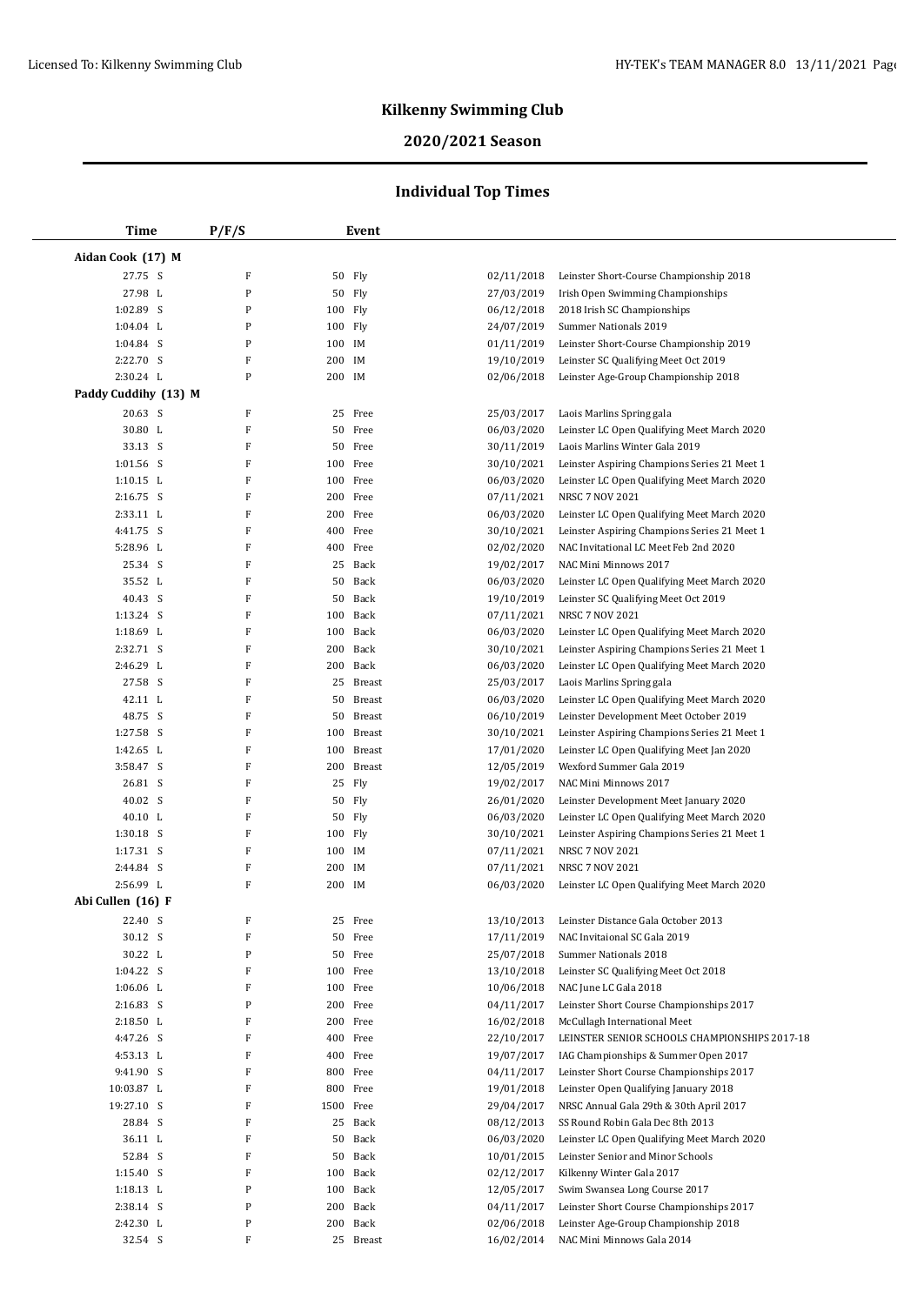# **2020/2021 Season**

| <b>Time</b>            | P/F/S     |           | Event         |            |                                               |
|------------------------|-----------|-----------|---------------|------------|-----------------------------------------------|
| Abi Cullen (16) F      |           |           |               |            |                                               |
| 49.95 S                | F         |           | 50 Breast     | 27/02/2016 | Cormorant Age Group 2016                      |
| 58.66 L                | F         |           | 50 Breast     | 07/06/2015 | NAC LC Gala 2015                              |
| 1:32.19 L              | F         | 100       | Breast        | 19/01/2018 | Leinster Open Qualifying January 2018         |
| 1:33.35 S              | F         | 100       | <b>Breast</b> | 06/10/2017 | Dolphin Open 2017                             |
| 3:18.17 S              | F         |           | 200 Breast    | 28/10/2017 | Curragh MST Spooktacular                      |
| 3:20.28 L              | F         |           | 200 Breast    | 19/01/2018 | Leinster Open Qualifying January 2018         |
| 28.33 S                | F         |           | 25 Fly        | 02/02/2014 | WSC Round Robin Gala Feb 2nd 2014             |
| 32.85 S                | P         |           | 50 Fly        | 02/11/2018 | Leinster Short-Course Championship 2018       |
| 33.29 L                | ${\bf F}$ |           | 50 Fly        | 17/02/2019 | NAC Invitational LC Gala Feb 2019             |
| 1:12.39 S              | F         | 100 Fly   |               | 13/10/2019 | LEINSTER SENIOR SCHOOLS CHAMPIONSHIPS 2019-20 |
| 1:12.43 L              | P         | 100 Fly   |               | 24/07/2019 | Summer Nationals 2019                         |
| 2:40.16 S              | P         | 200 Fly   |               | 12/12/2019 | 5S-19/20-N001 Irish SC Championships 2019     |
| 2:41.14 L              | P         | 200 Fly   |               | 24/07/2019 | Summer Nationals 2019                         |
| $1:16.47$ S            | ${\bf F}$ | 100 IM    |               | 20/04/2019 | Kilkenny Spring Gala Apr 2019                 |
| 2:41.01 S              | F         | 200 IM    |               | 24/03/2019 | WSC SPRING GALA                               |
| 2:41.91 L              | P         | 200 IM    |               | 16/02/2018 | McCullagh International Meet                  |
| 5:32.10 S              | F         | 400 IM    |               | 04/11/2017 | Leinster Short Course Championships 2017      |
| 5:49.42 L              | F         | 400 IM    |               | 19/01/2018 | Leinster Open Qualifying January 2018         |
| Abby Cunningham (12) F |           |           |               |            |                                               |
| 36.75 S                | F         | 50        | Free          | 30/11/2019 | Laois Marlins Winter Gala 2019                |
| 1:07.22 S              | ${\bf F}$ | 100       | Free          | 07/11/2021 | <b>NRSC 7 NOV 2021</b>                        |
| 2:34.25 S              | F         |           | 200 Free      | 24/10/2021 | Leinster Future Challengers Series Meet One   |
| 39.99 S                | F         |           | 50 Back       | 07/11/2021 | <b>NRSC 7 NOV 2021</b>                        |
| 1:28.86 S              | F         |           | 100 Back      | 24/10/2021 | Leinster Future Challengers Series Meet One   |
| 50.78 S                | F         | 50        | <b>Breast</b> | 16/11/2019 | Kilkenny Winter Gala Nov 2019                 |
| 1:43.13 S              | F         | 100       | Breast        | 24/10/2021 | Leinster Future Challengers Series Meet One   |
| 35.47 S                | F         |           | 50 Fly        | 07/11/2021 | NRSC 7 NOV 2021                               |
| 1:22.17 S              | F         | 100 IM    |               | 07/11/2021 | <b>NRSC 7 NOV 2021</b>                        |
| $3:00.60$ S            | F         | 200 IM    |               | 24/10/2021 | Leinster Future Challengers Series Meet One   |
| Caoimhe Daly (18) F    |           |           |               |            |                                               |
| 29.27 S                | F         |           | 50 Free       | 30/10/2021 | Leinster Aspiring Champions Series 21 Meet 1  |
| 30.34 L S              | F         |           | 50 Free       | 06/03/2020 | Leinster LC Open Qualifying Meet March 2020   |
| $1:03.02$ S            | F         | 100       | Free          | 30/10/2021 | Leinster Aspiring Champions Series 21 Meet 1  |
| 1:04.04 L              | F         | 100       | Free          | 06/03/2020 | Leinster LC Open Qualifying Meet March 2020   |
| $2:16.57$ S            | P         |           | 200 Free      | 01/11/2019 | Leinster Short-Course Championship 2019       |
| 2:20.33 L              | F         |           | 200 Free      | 06/03/2020 | Leinster LC Open Qualifying Meet March 2020   |
| 4:50.96 S              | P         | 400       | Free          | 02/12/2016 | 2016 Irish SC Championships                   |
| 4:55.03 L              | P         |           | 400 Free      | 19/07/2017 | IAG Championships & Summer Open 2017          |
| 10:07.51 L             | F         |           | 800 Free      | 12/05/2017 | Swim Swansea Long Course 2017                 |
| 10:07.95 S             | F         |           | 800 Free      | 02/11/2018 | Leinster Short-Course Championship 2018       |
| 20:22.06 S             | F         | 1500 Free |               | 22/11/2015 | Leinster Distance Gala November 2015          |
| 20:39.50 L             | F         | 1500      | Free          | 19/03/2016 | Leinster Open Championships 2016              |
| 33.00 S                | P         | 50        | Back          | 04/11/2017 | Leinster Short Course Championships 2017      |
| 33.56 L                | F         | 50        | Back          | 19/01/2018 | Leinster Open Qualifying January 2018         |
| 1:09.81 SL             | F         | 100       | Back          | 02/12/2016 | 2016 Irish SC Championships                   |
| 1:12.83 L              | P         | 100       | Back          | 06/04/2017 | Irish Open Swimming Championships             |
| 2:31.66 S              | P         | 200       | Back          | 02/12/2016 | 2016 Irish SC Championships                   |
| 2:35.21 L S            | P         | 200       | Back          | 19/07/2017 | IAG Championships & Summer Open 2017          |
| 39.81 S                | P         | 50        | Breast        | 06/10/2017 | Dolphin Open 2017                             |
| 42.92 L S              | F         | 50        | Breast        | 04/02/2018 | Leinster Distance Qualifying Gala Feb 2018    |
| 1:24.47 S              | F         |           | 100 Breast    | 02/12/2017 | Kilkenny Winter Gala 2017                     |
| 1:29.30 L              | F         |           | 100 Breast    | 06/03/2020 | Leinster LC Open Qualifying Meet March 2020   |
| 3:03.56 S              | F         | 200       | Breast        | 06/10/2017 | Dolphin Open 2017                             |
| 3:08.22 L              | F         | 200       | <b>Breast</b> | 22/01/2017 | Leinster Distance Gala January 2017           |
| 30.41 L                | F         |           | 50 Fly        | 06/03/2020 | Leinster LC Open Qualifying Meet March 2020   |
| 30.48 S                | P         |           | 50 Fly        | 06/12/2018 | 2018 Irish SC Championships                   |
| 1:07.17 S              | F         | 100 Fly   |               | 14/12/2017 | 4S-17/18-N001 2018 Irish SC Championships     |
| 1:09.73 L S            | F         | 100 Fly   |               | 04/04/2018 | Irish Open Swimming Championships             |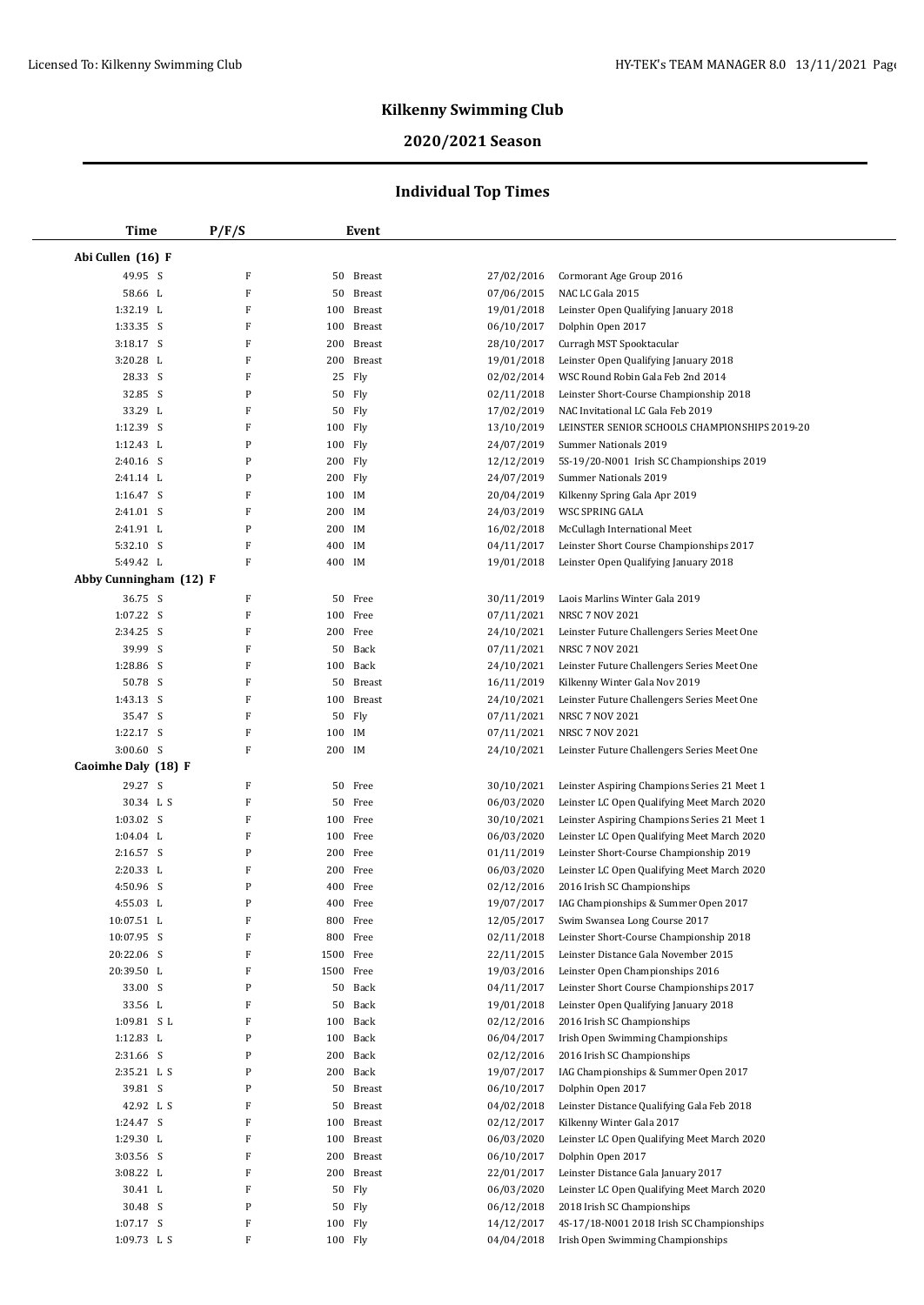$\frac{1}{2}$ 

## **Kilkenny Swimming Club**

# **2020/2021 Season**

| <b>Time</b>            | P/F/S          | Event                                 |                          |                                                                                |  |
|------------------------|----------------|---------------------------------------|--------------------------|--------------------------------------------------------------------------------|--|
| Caoimhe Daly (18) F    |                |                                       |                          |                                                                                |  |
| 2:31.03 S              | F              | 200 Fly                               | 12/12/2019               | 5S-19/20-N001 Irish SC Championships 2019                                      |  |
| 2:44.20 L              | ${\bf P}$      | 200 Fly                               | 25/07/2018               | Summer Nationals 2018                                                          |  |
| $1:11.26$ S            | F              | 100 IM                                | 19/10/2019               | Leinster SC Qualifying Meet Oct 2019                                           |  |
| 2:31.06 S              | F              | 200 IM                                | 01/11/2019               | Leinster Short-Course Championship 2019                                        |  |
| 2:36.83 L              | ${\bf P}$      | 200<br>IM                             | 16/02/2018               | McCullagh International Meet                                                   |  |
| 5:18.50 S              | F              | 400<br>IM                             | 12/12/2019               | 5S-19/20-N001 Irish SC Championships 2019                                      |  |
| 5:31.75 L              | F              | 400<br>IM                             | 06/04/2017               | Irish Open Swimming Championships                                              |  |
| Fionn Drago (15) M     |                |                                       |                          |                                                                                |  |
| 31.47 S                | F              | Free<br>50                            | 19/10/2019               | Leinster SC Qualifying Meet Oct 2019                                           |  |
| 32.75 L                | F              | 50<br>Free                            | 17/01/2020               | Leinster LC Open Qualifying Meet Jan 2020                                      |  |
| $1:06.78$ S            | F              | 100<br>Free                           | 30/11/2019               | Laois Marlins Winter Gala 2019                                                 |  |
| $1:08.06$ L            | F              | 100<br>Free                           | 17/01/2020               | Leinster LC Open Qualifying Meet Jan 2020                                      |  |
| 37.19 S                | F              | 50 Back                               | 16/11/2019               | Kilkenny Winter Gala Nov 2019                                                  |  |
| 38.26 L                | F              | 50<br>Back                            | 17/01/2020               | Leinster LC Open Qualifying Meet Jan 2020                                      |  |
| 1:19.08 S              | ${\bf P}$      | Back<br>100                           | 01/11/2019               | Leinster Short-Course Championship 2019                                        |  |
| 1:28.45 L              | F              | 100<br>Back                           | 17/02/2019               | NAC Invitational LC Gala Feb 2019                                              |  |
| 55.14 S<br>1:32.56 S   | F<br>F         | 50<br><b>Breast</b>                   | 22/04/2017               | Kilkenny Spring Gala 2017                                                      |  |
| 1:40.00 L              | F              | 100<br>Breast<br>100<br><b>Breast</b> | 16/11/2019<br>17/02/2019 | Kilkenny Winter Gala Nov 2019<br>NAC Invitational LC Gala Feb 2019             |  |
| 3:24.59 S              | F              | 200<br>Breast                         | 05/05/2019               | Leinster Age Group Division Two Gala 2019                                      |  |
| 1:19.28 S              | F              | 100<br>IM                             | 30/11/2019               | Laois Marlins Winter Gala 2019                                                 |  |
| $3:03.63$ L            | F              | 200 IM                                | 17/02/2019               | NAC Invitational LC Gala Feb 2019                                              |  |
| Douglas Duffy (13) M   |                |                                       |                          |                                                                                |  |
| 37.82 S                | F              | 50 Free                               | 20/04/2019               | Kilkenny Spring Gala Apr 2019                                                  |  |
| $1:04.88$ S            | F              | Free<br>100                           | 30/10/2021               | Leinster Aspiring Champions Series 21 Meet 1                                   |  |
| 1:19.32 L              | F              | 100 Free                              | 02/02/2020               | NAC Invitational LC Meet Feb 2nd 2020                                          |  |
| 47.84 S                | F              | 50<br>Back                            | 20/04/2019               | Kilkenny Spring Gala Apr 2019                                                  |  |
| $1:17.20$ S            | F              | Back<br>100                           | 30/10/2021               | Leinster Aspiring Champions Series 21 Meet 1                                   |  |
| 1:35.64 L              | F              | Back<br>100                           | 02/02/2020               | NAC Invitational LC Meet Feb 2nd 2020                                          |  |
| $1:10.03$ S            | F              | 50<br><b>Breast</b>                   | 02/12/2017               | Kilkenny Winter Gala 2017                                                      |  |
| 1:40.38 S              | F              | 100 IM                                | 16/11/2019               | Kilkenny Winter Gala Nov 2019                                                  |  |
| Maria Godden (19) F    |                |                                       |                          |                                                                                |  |
| 26.40 SL               | F              | Free<br>50                            | 12/12/2019               | 5S-19/20-N001 Irish SC Championships 2019                                      |  |
| 26.78 L                | F              | 50 Free                               | 20/02/2020               | McCullagh International Meet                                                   |  |
| 56.07 S                | ${\bf P}$      | 100 Free                              | 04/12/2019               | 2019 European SC Championships                                                 |  |
| 57.23 L                | F              | 100 Free                              | 04/04/2018               | Irish Open Swimming Championships                                              |  |
| 2:01.07 S              | ${\bf P}$      | 200 Free                              | 04/12/2019               | 2019 European SC Championships                                                 |  |
| 2:03.26 L              | ${\bf P}$      | 200 Free                              | 24/07/2019               | Summer Nationals 2019                                                          |  |
| 4:14.75 S              | F              | 400 Free                              |                          | 01/11/2019 Leinster Short-Course Championship 2019                             |  |
| 4:23.09 L              | ${\bf P}$      | 400 Free                              | 24/07/2019               | Summer Nationals 2019                                                          |  |
| 9:42.11 L              | F              | 800 Free                              | 22/01/2017               | Leinster Distance Gala January 2017                                            |  |
| 18:04.23 L             | F              | 1500 Free                             | 31/05/2019               | Leinster Division One Championship Meet                                        |  |
| 28.30 S                | F              | 50<br>Back                            | 29/10/2021               | Super Series Meet 1                                                            |  |
| 29.32 L<br>$1:00.63$ S | F<br>${\bf P}$ | 50<br>Back<br>100                     | 04/04/2018               | Irish Open Swimming Championships<br>5S-19/20-N001 Irish SC Championships 2019 |  |
| 1:02.83 L L            | F              | Back<br>100<br>Back                   | 12/12/2019<br>25/07/2018 | Summer Nationals 2018                                                          |  |
| 1:02.83 L              | F              | 100 Back                              | 22/07/2021               | Irish Summer Meet                                                              |  |
| $1:02.83$ L            | P              | 100<br>Back                           | 22/07/2021               | Irish Summer Meet                                                              |  |
| 2:10.46 S              | F              | 200<br>Back                           | 14/12/2017               | 4S-17/18-N001 2018 Irish SC Championships                                      |  |
| 2:15.89 L              | ${\bf P}$      | 200<br>Back                           | 04/04/2018               | Irish Open Swimming Championships                                              |  |
| 36.19 S                | $\mathbf F$    | 50<br><b>Breast</b>                   | 17/11/2018               | Kilkenny Winter Gala Nov 2018                                                  |  |
| 39.25 L S              | F              | 50<br><b>Breast</b>                   | 02/06/2017               | Leinster Division One Age-Group / Open 2017                                    |  |
| 1:18.50 S              | F              | 100<br><b>Breast</b>                  | 16/11/2019               | Kilkenny Winter Gala Nov 2019                                                  |  |
| 1:21.08 L              | ${\bf P}$      | 100<br><b>Breast</b>                  | 31/05/2019               | Leinster Division One Championship Meet                                        |  |
| 28.30 S                | F              | 50<br>Fly                             | 07/11/2020               | <b>Onshore Racing Series</b>                                                   |  |
| 30.78 L S              | ${\bf P}$      | Fly<br>50                             | 02/06/2017               | Leinster Division One Age-Group / Open 2017                                    |  |
| 1:05.97 L              | F              | 100 Fly                               | 31/05/2019               | Leinster Division One Championship Meet                                        |  |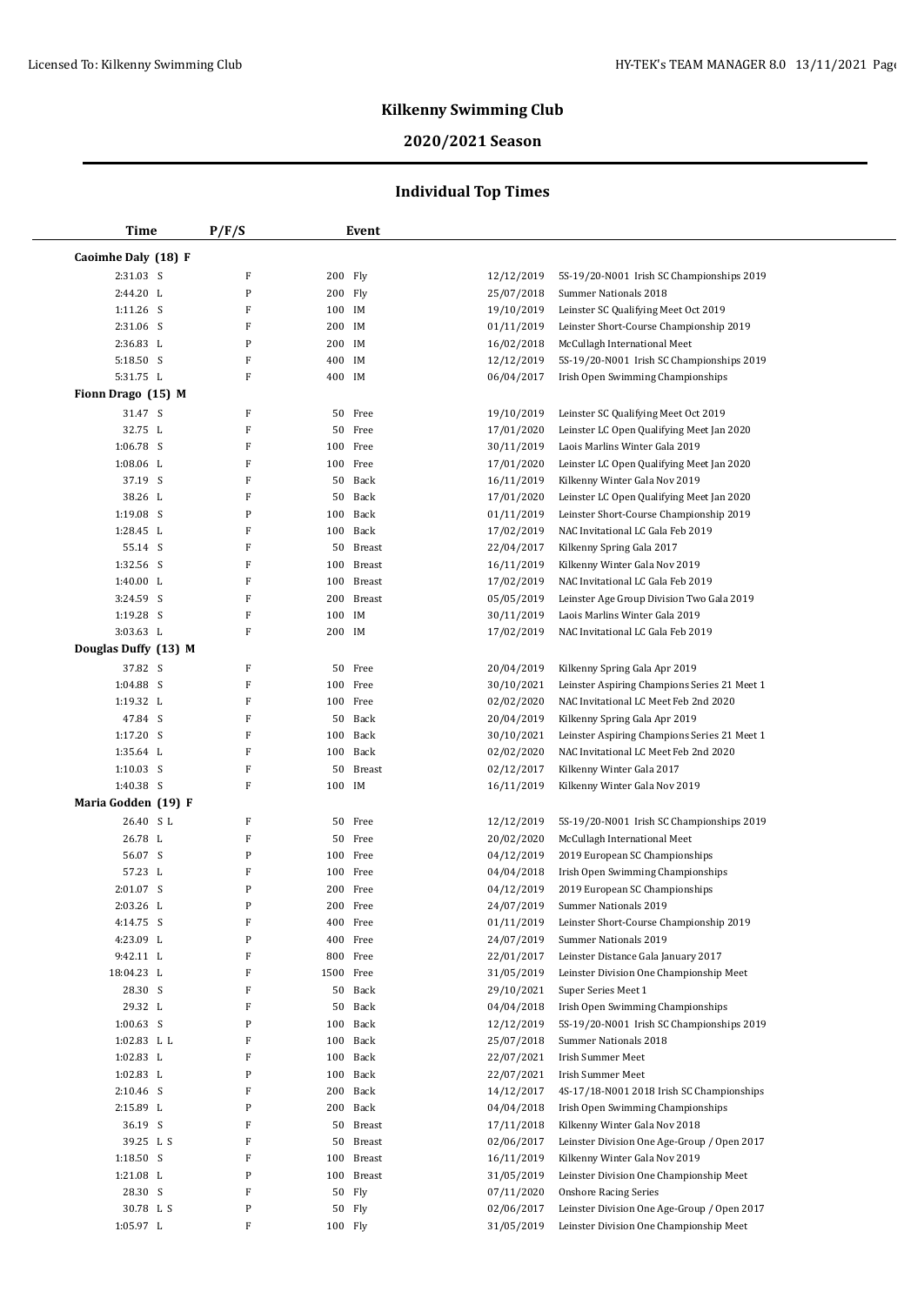$\mathbb{R}^2$ 

## **Kilkenny Swimming Club**

# **2020/2021 Season**

| <b>Time</b>           | P/F/S            | Event                      |                          |                                                                               |  |
|-----------------------|------------------|----------------------------|--------------------------|-------------------------------------------------------------------------------|--|
| Maria Godden (19) F   |                  |                            |                          |                                                                               |  |
| 1:11.37 S             | F                | 100 Fly                    | 17/01/2016               | Leinster Graded Gala January 2016                                             |  |
| 1:06.33 S             | F                | IM<br>100                  | 22/10/2017               | LEINSTER SENIOR SCHOOLS CHAMPIONSHIPS 2017-18                                 |  |
| 2:24.60 L             | F                | IM<br>200                  | 25/07/2018               | Summer Nationals 2018                                                         |  |
| $2:26.18$ S           | $\mathbf F$      | 200<br>IM                  | 14/10/2017               | Leinster Distance Qualifying Gala Oct 2017                                    |  |
| 5:16.77 L             | F                | 400<br>IM                  | 31/05/2019               | Leinster Division One Championship Meet                                       |  |
| Nessa Godden (14) F   |                  |                            |                          |                                                                               |  |
| 21.51 S               | F                | Free<br>25                 | 22/05/2016               | Leinster Schools Swimming B Championships2016                                 |  |
| 32.00 SL              | $\mathbf F$      | Free<br>50                 | 30/10/2021               | Leinster Aspiring Champions Series 21 Meet 1                                  |  |
| 35.20 L               | P                | 50<br>Free                 | 31/05/2019               | Leinster Division One Championship Meet                                       |  |
| 1:06.37 S             | $\mathbf F$      | 100<br>Free                | 30/10/2021               | Leinster Aspiring Champions Series 21 Meet 1                                  |  |
| 1:16.88 L             | P                | 100<br>Free                | 31/05/2019               | Leinster Division One Championship Meet                                       |  |
| 2:21.43 S             | F                | 200<br>Free                | 30/10/2021               | Leinster Aspiring Champions Series 21 Meet 1                                  |  |
| 2:39.73 L             | ${\bf F}$        | 200<br>Free                | 06/03/2020               | Leinster LC Open Qualifying Meet March 2020                                   |  |
| 43.69 S               | F                | 50<br>Back                 | 17/11/2018               | Kilkenny Winter Gala Nov 2018                                                 |  |
| $1:16.59$ S           | $\mathbf F$      | Back<br>100                | 30/10/2021               | Leinster Aspiring Champions Series 21 Meet 1                                  |  |
| 1:22.45 L             | $\mathbf F$      | Back<br>100                | 06/03/2020               | Leinster LC Open Qualifying Meet March 2020                                   |  |
| 2:43.16 S             | $\mathbf F$      | Back<br>200                | 30/10/2021               | Leinster Aspiring Champions Series 21 Meet 1                                  |  |
| 28.06 S               | $\mathbf F$      | 25<br>Breast               | 22/05/2016               | Leinster Schools Swimming B Championships2016                                 |  |
| 45.11 L               | F                | 50<br>Breast               | 06/03/2020               | Leinster LC Open Qualifying Meet March 2020                                   |  |
| 49.99 S               | ${\bf F}$        | 50<br>Breast               | 20/04/2019               | Kilkenny Spring Gala Apr 2019                                                 |  |
| 1:41.44 S             | $\mathbf F$      | 100<br>Breast              | 16/11/2019               | Kilkenny Winter Gala Nov 2019                                                 |  |
| 2:01.22 L             | F                | 100<br>Breast              | 25/02/2018               | NAC LC Gala February 2018                                                     |  |
| 1:27.96 S             | F                | IM<br>100                  | 16/11/2019               | Kilkenny Winter Gala Nov 2019                                                 |  |
| $3:01.51$ S           | F                | IM<br>200                  | 26/01/2020               | Leinster Development Meet January 2020                                        |  |
| 3:07.49 L             | ${\bf F}$        | 200 IM                     | 06/03/2020               | Leinster LC Open Qualifying Meet March 2020                                   |  |
| Doireann Hogan (15) F |                  |                            |                          |                                                                               |  |
| 31.65 S               | F                | 50<br>Free                 | 20/04/2019               | Kilkenny Spring Gala Apr 2019                                                 |  |
| 33.55 L               | F                | Free<br>50                 | 06/03/2020               | Leinster LC Open Qualifying Meet March 2020                                   |  |
| 1:10.22 S             | F                | 100<br>Free                | 16/11/2019               | Kilkenny Winter Gala Nov 2019                                                 |  |
| 1:11.84 L             | P                | Free<br>100                | 31/05/2019               | Leinster Division One Championship Meet                                       |  |
| 2:41.61 S             | F                | 200<br>Free                | 12/05/2019               | Wexford Summer Gala 2019                                                      |  |
| 37.06 L               | F                | 50<br>Back                 | 17/01/2020               | Leinster LC Open Qualifying Meet Jan 2020                                     |  |
| 38.94 S<br>1:18.97 S  | F<br>$\mathbf F$ | 50<br>Back                 | 19/10/2019               | Leinster SC Qualifying Meet Oct 2019                                          |  |
| 1:22.16 L             | F                | 100<br>Back<br>100<br>Back | 30/11/2019<br>06/03/2020 | Laois Marlins Winter Gala 2019<br>Leinster LC Open Qualifying Meet March 2020 |  |
| $3:00.68$ S           | F                | 200<br>Back                | 02/03/2019               | St Fiacc's 25th Anniversary Gala                                              |  |
| 3:02.70 L             | P                | 200<br>Back                | 31/05/2019               | Leinster Division One Championship Meet                                       |  |
| 59.34 S               | ${\bf F}$        | 50 Breast                  | 26/11/2016               | Kilkenny Winter Gala 2016                                                     |  |
| $2:08.58$ S           | F                | 100 Breast                 | 22/04/2017               | Kilkenny Spring Gala 2017                                                     |  |
| 1:27.50 S             | F                | 100 Fly                    | 30/11/2019               | Laois Marlins Winter Gala 2019                                                |  |
| 1:33.24 L             | F                | 100 Fly                    | 02/02/2020               | NAC Invitational LC Meet Feb 2nd 2020                                         |  |
| 1:23.72 S             | F                | 100 IM                     | 16/11/2019               | Kilkenny Winter Gala Nov 2019                                                 |  |
| 3:07.60 S             | $\mathbf F$      | 200 IM                     | 12/05/2019               | Wexford Summer Gala 2019                                                      |  |
| Arthur Johnson (15) M |                  |                            |                          |                                                                               |  |
| 29.40 SL              | F                | Free<br>50                 | 30/10/2021               | Leinster Aspiring Champions Series 21 Meet 1                                  |  |
| $1:03.60$ S           | F                | Free<br>100                | 30/10/2021               | Leinster Aspiring Champions Series 21 Meet 1                                  |  |
| 2:20.66 S             | F                | 200 Free                   | 30/10/2021               | Leinster Aspiring Champions Series 21 Meet 1                                  |  |
| 37.05 L               | F                | 50<br>Back                 | 17/01/2020               | Leinster LC Open Qualifying Meet Jan 2020                                     |  |
| 40.40 S               | F                | 50<br>Back                 | 06/10/2019               | Leinster Development Meet October 2019                                        |  |
| 1:13.37 S             | F                | 100<br>Back                | 30/10/2021               | Leinster Aspiring Champions Series 21 Meet 1                                  |  |
| 1:19.90 L             | F                | 100<br>Back                | 06/03/2020               | Leinster LC Open Qualifying Meet March 2020                                   |  |
| 55.66 S               | F                | 50<br>Breast               | 18/11/2017               | Laois Marlins Winter Gala                                                     |  |
| 1:42.01 S             | F                | 100<br>Breast              | 06/10/2019               | Leinster Development Meet October 2019                                        |  |
| 2:03.25 L             | F                | 100<br>Breast              | 25/02/2018               | NAC LC Gala February 2018                                                     |  |
| 39.75 S               | F                | 50<br>Fly                  | 30/11/2019               | Laois Marlins Winter Gala 2019                                                |  |
| 1:30.66 S             | F                | 100 Fly                    | 27/10/2019               | St Fiacc's Autumn Gala                                                        |  |
| 1:24.97 S             | $\mathbf F$      | 100 IM                     | 16/11/2019               | Kilkenny Winter Gala Nov 2019                                                 |  |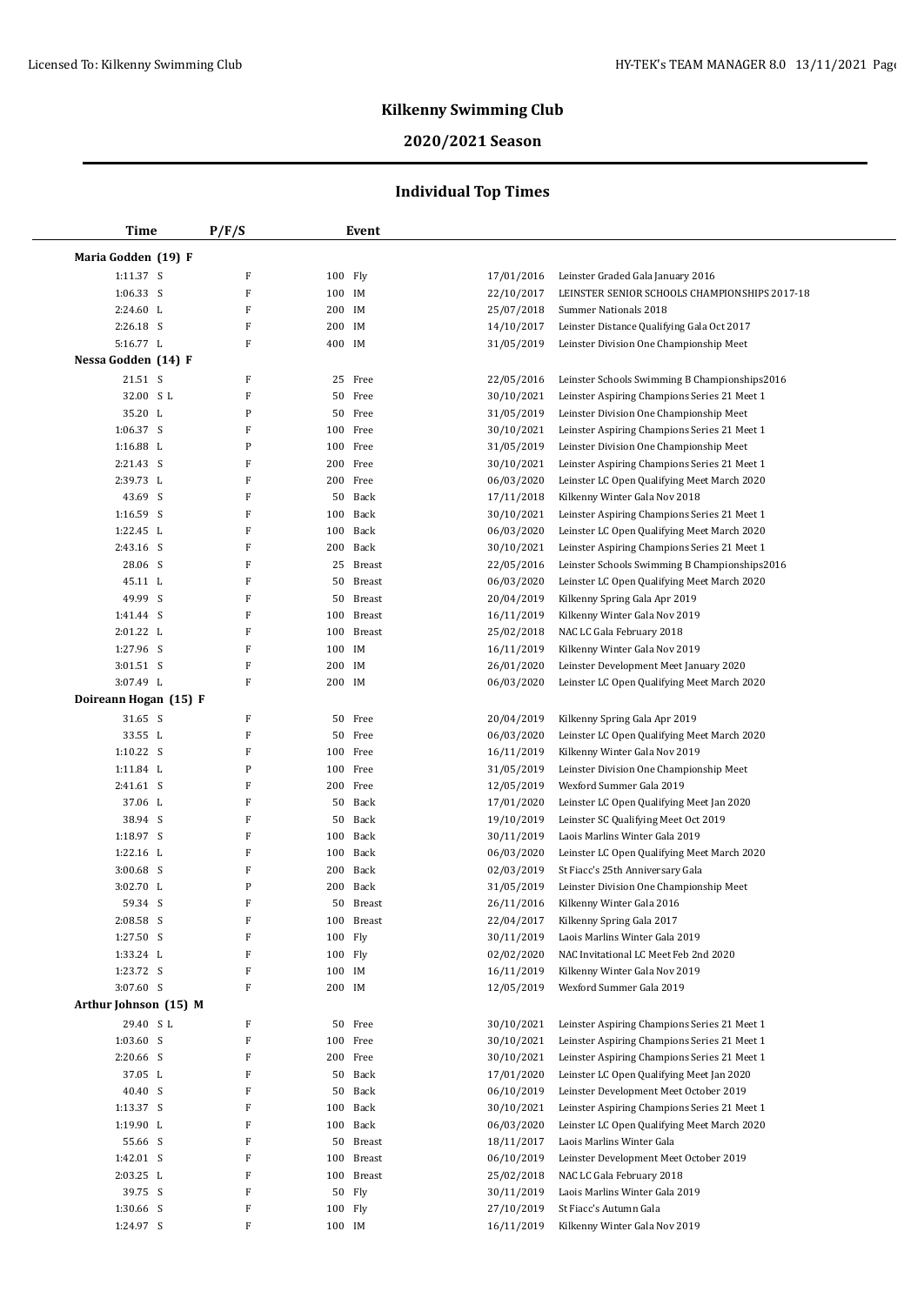$\overline{\phantom{a}}$ 

## **Kilkenny Swimming Club**

# **2020/2021 Season**

| <b>Time</b>                 | P/F/S       |           | Event         |                          |                                                                                |
|-----------------------------|-------------|-----------|---------------|--------------------------|--------------------------------------------------------------------------------|
| Conor Johnson (17) M        |             |           |               |                          |                                                                                |
| 25.14 S                     | F           |           | 50 Free       | 30/10/2021               | Leinster Aspiring Champions Series 21 Meet 1                                   |
| 26.38 L                     | P           |           | 50 Free       | 25/07/2018               | Summer Nationals 2018                                                          |
| 53.72 S                     | F           | 100       | Free          | 30/10/2021               | Leinster Aspiring Champions Series 21 Meet 1                                   |
| 56.55 L                     | F           | 100       | Free          | 17/01/2020               | Leinster LC Open Qualifying Meet Jan 2020                                      |
| $2:02.85$ S                 | $\mathbf F$ |           | 200 Free      | 30/10/2021               | Leinster Aspiring Champions Series 21 Meet 1                                   |
| 2:03.86 L                   | F           |           | 200 Free      | 31/05/2019               | Leinster Division One Championship Meet                                        |
| 4:40.14 L                   | F           |           | 400 Free      | 02/06/2018               | Leinster Age-Group Championship 2018                                           |
| 28.79 S                     | F           | 50        | Back          | 16/11/2019               | Kilkenny Winter Gala Nov 2019                                                  |
| 1:12.84 S                   | F           | 100       | Back          | 14/01/2018               | Leinster Graded-Development Gala January 2018                                  |
| 1:14.28 L                   | F           | 100       | Back          | 25/02/2018               | NAC LC Gala February 2018                                                      |
| 35.90 S                     | F           | 50        | <b>Breast</b> | 20/04/2019               | Kilkenny Spring Gala Apr 2019                                                  |
| 42.42 L S                   | P           | 50        | Breast        | 02/06/2017               | Leinster Division One Age-Group / Open 2017                                    |
| 1:18.53 S                   | F           |           | 100 Breast    | 17/11/2018               | Kilkenny Winter Gala Nov 2018                                                  |
| 1:27.43 L                   | P           | 100       | <b>Breast</b> | 02/06/2017               | Leinster Division One Age-Group / Open 2017                                    |
| 3:07.47 S                   | F           | 200       | <b>Breast</b> | 12/03/2017               | WSC SPRING GALA                                                                |
| 26.89 L                     | P           | 50        | Fly           | 20/02/2020               | McCullagh International Meet                                                   |
| 26.98 S                     | P           | 50        | Fly           | 12/12/2019               | 5S-19/20-N001 Irish SC Championships 2019                                      |
| 59.34 S                     | F           | 100 Fly   |               | 30/10/2021               | Leinster Aspiring Champions Series 21 Meet 1                                   |
| $1:00.10$ L                 | F           | 100 Fly   |               | 24/07/2019               | Summer Nationals 2019                                                          |
| 2:13.56 L                   | F           | 200 Fly   |               | 24/07/2019               | Summer Nationals 2019                                                          |
| 2:15.35 S                   | F           | 200 Fly   |               | 30/10/2021               | Leinster Aspiring Champions Series 21 Meet 1                                   |
| $1:02.63$ S                 | F           | 100 IM    |               | 12/12/2019               | 5S-19/20-N001 Irish SC Championships 2019                                      |
| 2:24.65 L                   | F           | 200 IM    |               | 17/01/2020               | Leinster LC Open Qualifying Meet Jan 2020                                      |
| 2:33.07 S                   | F           | 200 IM    |               | 22/04/2018               | NRSC Annual Gala 22 April 2018                                                 |
| Ethan Kenny (16) M          |             |           |               |                          |                                                                                |
| 26.81 S                     | F           | 50        | Free          | 30/10/2021               | Leinster Aspiring Champions Series 21 Meet 1                                   |
| 28.06 L                     | $\mathbf F$ | 50        | Free          | 06/03/2020               | Leinster LC Open Qualifying Meet March 2020                                    |
| 59.11 S                     | F           |           | 100 Free      | 30/10/2021               | Leinster Aspiring Champions Series 21 Meet 1                                   |
| 1:03.79 L                   | F           |           | 100 Free      | 06/03/2020               | Leinster LC Open Qualifying Meet March 2020                                    |
| 2:19.21 L                   | F           |           | 200 Free      | 17/01/2020               | Leinster LC Open Qualifying Meet Jan 2020                                      |
| $2:24.25$ S                 | F           | 200       | Free          | 24/03/2019               | WSC SPRING GALA                                                                |
| 4:55.40 S                   | F           | 400       | Free          | 13/10/2019               | LEINSTER SENIOR SCHOOLS CHAMPIONSHIPS 2019-20                                  |
| 5:16.79 L                   | F           | 400       | Free          | 18/01/2019               | Leinster LC Qualifying Meet Jan 2019                                           |
| 10:08.54 S                  | F           |           | 800 Free      | 01/11/2019               | Leinster Short-Course Championship 2019                                        |
| 10:47.99 L                  | F<br>F      |           | 800 Free      | 08/03/2019               | Leinster LC Qualifying Meet March 2019<br>Leinster SC Qualifying Meet Oct 2019 |
| 33.71 S<br>1:13.39 S        | F           | 50<br>100 | Back<br>Back  | 19/10/2019<br>19/10/2019 | Leinster SC Qualifying Meet Oct 2019                                           |
| 1:15.41 L                   | $\mathbf F$ | 100       | Back          | 17/01/2020               | Leinster LC Open Qualifying Meet Jan 2020                                      |
| 2:38.68 S                   | P           | 200       | Back          | 01/11/2019               | Leinster Short-Course Championship 2019                                        |
| 2:45.71 L                   | F           |           | 200 Back      | 06/03/2020               | Leinster LC Open Qualifying Meet March 2020                                    |
| 33.54 S                     | F           | 50        | <b>Breast</b> | 30/10/2021               | Leinster Aspiring Champions Series 21 Meet 1                                   |
| 39.43 L S                   | F           | 50        | Breast        | 08/03/2019               | Leinster LC Qualifying Meet March 2019                                         |
| 1:13.92 S                   | F           |           | 100 Breast    | 30/10/2021               | Leinster Aspiring Champions Series 21 Meet 1                                   |
| 1:19.77 L                   | F           |           | 100 Breast    | 17/01/2020               | Leinster LC Open Qualifying Meet Jan 2020                                      |
| 2:53.06 S                   | P           | 200       | Breast        | 01/11/2019               | Leinster Short-Course Championship 2019                                        |
| 2:55.59 L                   | F           | 200       | Breast        | 17/01/2020               | Leinster LC Open Qualifying Meet Jan 2020                                      |
| 32.87 S                     | F           | 50        | Fly           | 19/10/2019               | Leinster SC Qualifying Meet Oct 2019                                           |
| 1:14.72 S                   | F           | 100 Fly   |               | 03/10/2020               | Leinster SC Virtual Meet Oct 2020                                              |
| 1:07.63 S                   | F           | 100 IM    |               | 30/10/2021               | Leinster Aspiring Champions Series 21 Meet 1                                   |
| 2:36.51 S                   | F           | 200 IM    |               | 13/10/2019               | LEINSTER SENIOR SCHOOLS CHAMPIONSHIPS 2019-20                                  |
| 2:43.66 L                   | F           | 200 IM    |               | 28/04/2019               | Distance Limerick Invitation 2019                                              |
| Alexandra Kolomiyets (13) F |             |           |               |                          |                                                                                |
| 20.07 S                     | F           | 25        | Free          | 25/03/2017               | Laois Marlins Spring gala                                                      |
| 38.07 S                     | F           | 50        | Free          | 15/02/2020               | Laois Marlins Valentines Gala 2020                                             |
| 1:15.85 S                   | $\mathbf F$ |           | 100 Free      | 30/10/2021               | Leinster Aspiring Champions Series 21 Meet 1                                   |
| 25.10 S                     | F           |           | 25 Back       | 25/03/2017               | Laois Marlins Spring gala                                                      |
| 41.97 S                     | F           | 50        | Back          | 30/10/2021               | Leinster Aspiring Champions Series 21 Meet 1                                   |
| 1:34.79 S                   | F           |           | 100 Back      | 06/04/2019               | NRSC Annual Gala 6th & 7th April 2019                                          |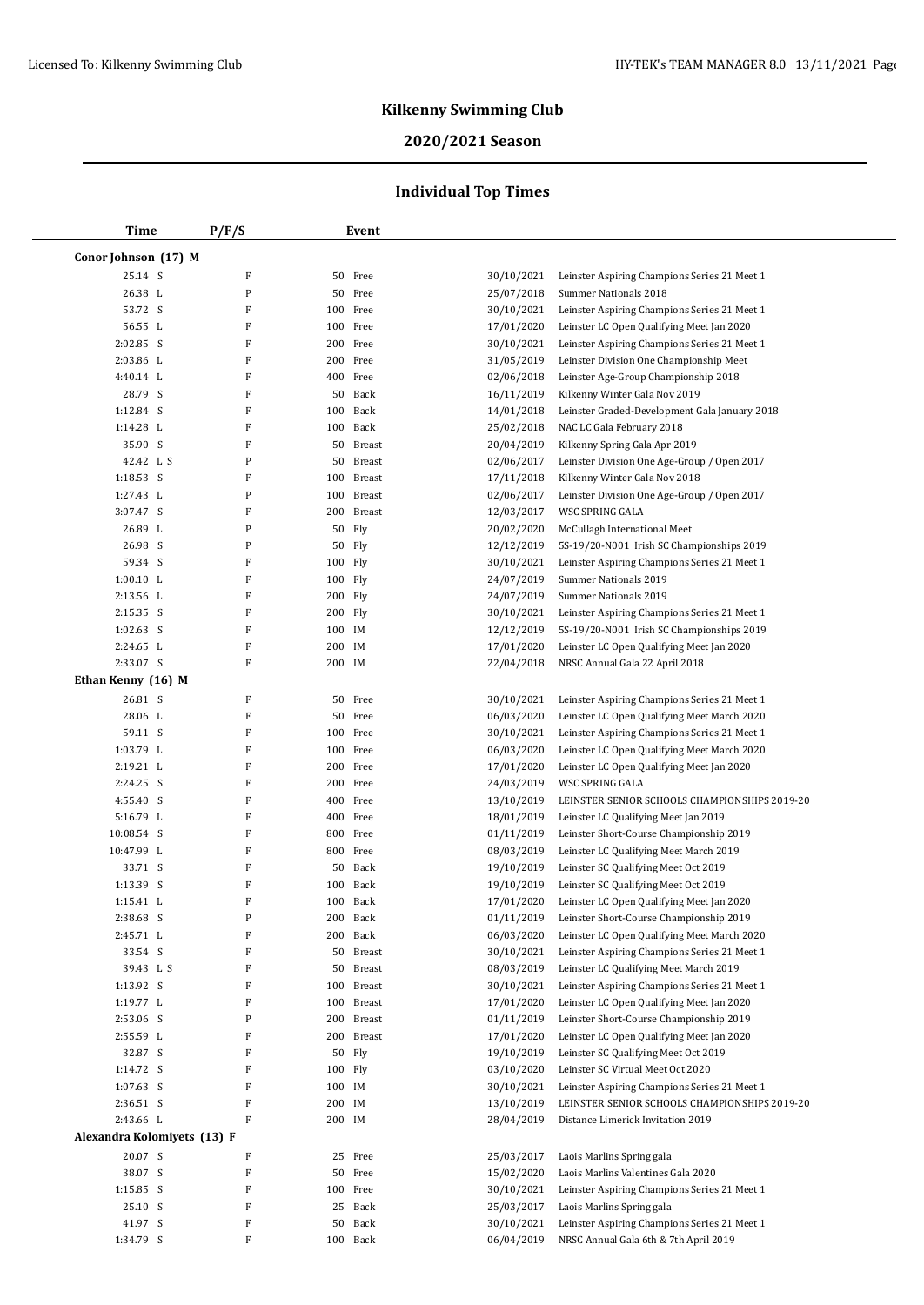# **2020/2021 Season**

| Time                        | P/F/S       | Event                |            |                                                    |
|-----------------------------|-------------|----------------------|------------|----------------------------------------------------|
| Alexandra Kolomiyets (13) F |             |                      |            |                                                    |
| 27.66 S                     | F           | 25 Breast            | 25/03/2017 | Laois Marlins Spring gala                          |
| 44.43 S                     | F           | Breast<br>50         | 07/11/2021 | NRSC 7 NOV 2021                                    |
| 1:34.88 S                   | F           | <b>Breast</b><br>100 | 30/10/2021 | Leinster Aspiring Champions Series 21 Meet 1       |
| 30.00 S                     | $\mathbf F$ | 25 Fly               | 25/03/2017 | Laois Marlins Spring gala                          |
| 51.29 S                     | $\mathbf F$ | 50<br>Fly            | 22/04/2018 | NRSC Annual Gala 22 April 2018                     |
| 1:33.44 S                   | F           | 100 IM               | 15/02/2020 | Laois Marlins Valentines Gala 2020                 |
| Denis Kononov (17) M        |             |                      |            |                                                    |
| 31.12 S                     | F           | 50<br>Free           | 16/11/2019 | Kilkenny Winter Gala Nov 2019                      |
| $1:10.59$ S                 | $\mathbf F$ | 100 Free             | 20/04/2019 | Kilkenny Spring Gala Apr 2019                      |
| 1:17.88 L                   | $\mathbf F$ | 100<br>Free          | 17/02/2019 | NAC Invitational LC Gala Feb 2019                  |
| 2:38.35 S                   | F           | 200 Free             | 17/11/2019 | NAC Invitaional SC Gala 2019                       |
| 36.50 S                     | F           | 50<br>Back           | 16/11/2019 | Kilkenny Winter Gala Nov 2019                      |
| 1:21.33 S                   | F           | 100 Back             | 17/11/2019 | NAC Invitaional SC Gala 2019                       |
| 3:03.61 L                   | $\mathbf F$ | 200 Back             | 17/02/2019 | NAC Invitational LC Gala Feb 2019                  |
| 42.41 S                     | $\mathbf F$ | 50<br><b>Breast</b>  | 16/11/2019 | Kilkenny Winter Gala Nov 2019                      |
| 1:37.22 S                   | $\mathbf F$ | <b>Breast</b><br>100 | 20/04/2019 | Kilkenny Spring Gala Apr 2019                      |
| 35.31 S                     | F           | 50<br>Fly            | 16/11/2019 | Kilkenny Winter Gala Nov 2019                      |
| 1:24.09 S                   | F           | 100 Fly              | 20/04/2019 | Kilkenny Spring Gala Apr 2019                      |
| 1:21.88 S                   | F           | 100 IM               | 20/04/2019 | Kilkenny Spring Gala Apr 2019                      |
| $3:01.86$ S                 | $\mathbf F$ | 200 IM               | 17/11/2019 | NAC Invitaional SC Gala 2019                       |
| James Larkin (16) M         |             |                      |            |                                                    |
| 28.48 S                     | P           | 50 Free              | 02/11/2018 | Leinster Short-Course Championship 2018            |
| 28.65 L                     | P           | 50<br>Free           | 24/07/2019 | Summer Nationals 2019                              |
| 1:00.93 L                   | P           | 100 Free             | 24/07/2019 | Summer Nationals 2019                              |
| 1:01.20 S                   | F           | 100 Free             | 19/10/2019 | Leinster SC Qualifying Meet Oct 2019               |
| 2:12.06 S                   | ${\bf P}$   | 200 Free             | 01/11/2019 | Leinster Short-Course Championship 2019            |
| 2:12.37 L                   | P           | 200<br>Free          | 24/07/2019 | Summer Nationals 2019                              |
| 42.71 S                     | F           | 50<br>Back           | 22/05/2016 | Leinster Schools Swimming B Championships2016      |
| 1:12.22 L                   | F           | 100<br>Back          | 18/01/2019 | Leinster LC Qualifying Meet Jan 2019               |
| 1:21.33 S                   | F           | 100 Back             | 22/04/2017 | Kilkenny Spring Gala 2017                          |
| 45.08 S S                   | $\mathbf F$ | Breast<br>50         | 22/04/2017 | Kilkenny Spring Gala 2017                          |
| 46.08 L S                   | P           | 50<br>Breast         | 02/06/2017 | Leinster Division One Age-Group / Open 2017        |
| 1:23.38 S                   | ${\bf F}$   | <b>Breast</b><br>100 | 20/04/2019 | Kilkenny Spring Gala Apr 2019                      |
| 1:24.70 L                   | F           | 100<br><b>Breast</b> | 06/03/2020 | Leinster LC Open Qualifying Meet March 2020        |
| 30.34 S                     | P           | 50 Fly               | 01/11/2019 | Leinster Short-Course Championship 2019            |
| 30.71 L                     | F           | 50 Fly               | 02/02/2020 | NAC Invitational LC Meet Feb 2nd 2020              |
| 1:05.89 L                   | F           | 100 Fly              | 31/05/2019 | Leinster Division One Championship Meet            |
| 1:06.49 S                   | ${\bf F}$   | 100 Fly              | 19/10/2019 | Leinster SC Qualifying Meet Oct 2019               |
| 2:24.62 S                   | F           | 200 Fly              |            | 01/11/2019 Leinster Short-Course Championship 2019 |
| 2:24.84 L                   | F           | 200 Fly              | 24/07/2019 | Summer Nationals 2019                              |
| 1:09.93 S                   | F           | 100 IM               | 20/04/2019 | Kilkenny Spring Gala Apr 2019                      |
| 2:33.76 L                   | P           | 200 IM               | 24/07/2019 | Summer Nationals 2019                              |
| 2:39.21 S                   | P           | 200 IM               | 02/11/2018 | Leinster Short-Course Championship 2018            |
| Kate Maher (12) F           |             |                      |            |                                                    |
| 40.40 S                     | F           | 50<br>Free           | 17/11/2018 | Kilkenny Winter Gala Nov 2018                      |
| 1:24.97 S                   | F           | 100 Free             | 30/11/2019 | Laois Marlins Winter Gala 2019                     |
| 45.03 S                     | F           | 50 Back              | 30/11/2019 | Laois Marlins Winter Gala 2019                     |
| 1:24.29 S                   | F           | 100 Back             | 24/10/2021 | Leinster Future Challengers Series Meet One        |
| 49.53 S                     | F           | 50 Breast            | 16/11/2019 | Kilkenny Winter Gala Nov 2019                      |
| 1:34.44 S                   | F           | 100 Breast           | 24/10/2021 | Leinster Future Challengers Series Meet One        |
| 51.22 S                     | F           | 50 Fly               | 16/02/2019 | Laois Marlins Valentines Fun                       |
| 1:28.46 S                   | F           | 100 Fly              | 24/10/2021 | Leinster Future Challengers Series Meet One        |
| 1:35.09 S                   | F           | 100 IM               | 16/11/2019 | Kilkenny Winter Gala Nov 2019                      |
| Lili Markey (14) F          |             |                      |            |                                                    |
| 30.47 S                     | F           | 50 Free              | 07/11/2021 | NRSC 7 NOV 2021                                    |
| 33.31 L                     | ${\bf P}$   | 50 Free              | 31/05/2019 | Leinster Division One Championship Meet            |
| 1:05.90 S                   | F           | 100 Free             | 30/10/2021 | Leinster Aspiring Champions Series 21 Meet 1       |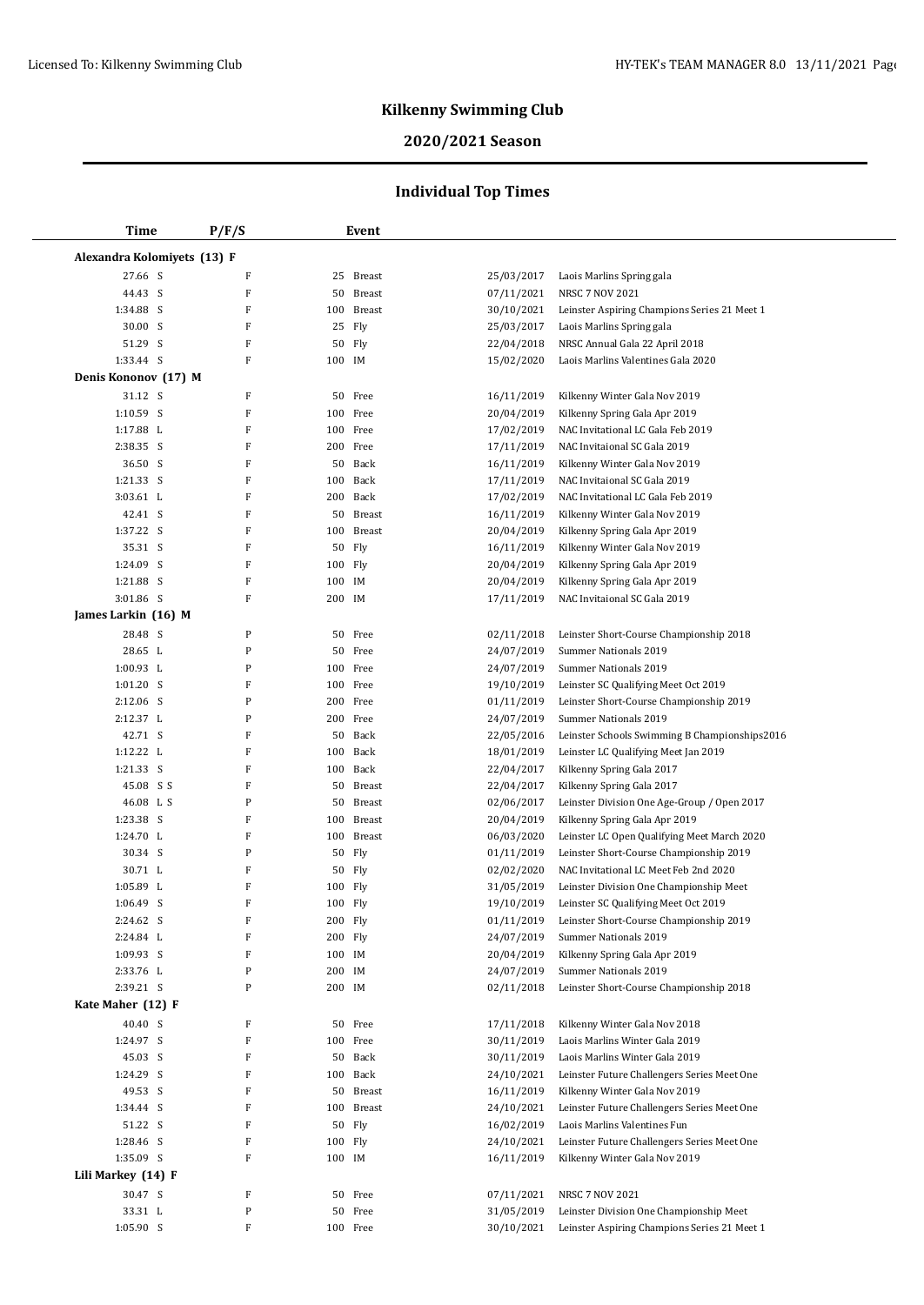# **2020/2021 Season**

| <b>Time</b>              | P/F/S                    |                  | Event                |                          |                                                                    |
|--------------------------|--------------------------|------------------|----------------------|--------------------------|--------------------------------------------------------------------|
| Lili Markey (14) F       |                          |                  |                      |                          |                                                                    |
| 1:09.73 L                | $\rm F$                  |                  | 100 Free             | 17/01/2020               | Leinster LC Open Qualifying Meet Jan 2020                          |
| 2:27.26 L                | $\mathbf{P}$             | 200              | Free                 | 20/02/2020               | McCullagh International Meet                                       |
| 2:28.22 S                | F                        | 200              | Free                 | 19/10/2019               | Leinster SC Qualifying Meet Oct 2019                               |
| 5:01.10 S                | F                        | 400              | Free                 | 30/10/2021               | Leinster Aspiring Champions Series 21 Meet 1                       |
| 5:10.73 L                | F                        | 400              | Free                 | 17/01/2020               | Leinster LC Open Qualifying Meet Jan 2020                          |
| 10:25.78 L               | F                        | 800              | Free                 | 06/03/2020               | Leinster LC Open Qualifying Meet March 2020                        |
| 11:04.64 S               | F                        | 800              | Free                 | 06/04/2019               | NRSC Annual Gala 6th & 7th April 2019                              |
| 45.35 S                  | F                        | 50               | Back                 | 01/10/2017               | Leinster Graded-Development Gala October 2016                      |
| $1:19.43$ S              | F                        | 100              | Back                 | 07/11/2021               | <b>NRSC 7 NOV 2021</b>                                             |
| 2:58.00 S                | $\mathbf{P}$             | 200              | Back                 | 01/11/2019               | Leinster Short-Course Championship 2019                            |
| $3:08.62$ L              | F                        | 200              | Back                 | 02/06/2018               | Leinster Age-Group Championship 2018                               |
| 39.89 S                  | F                        | 50               | Breast               | 07/11/2021               | <b>NRSC 7 NOV 2021</b>                                             |
| 1:23.65 S                | F                        | 100              | <b>Breast</b>        | 30/10/2021               | Leinster Aspiring Champions Series 21 Meet 1                       |
| 1:28.66 L                | $\mathbf{P}$             | 100              | <b>Breast</b>        | 31/05/2019               | Leinster Division One Championship Meet                            |
| 2:59.36 S                | F                        | 200              | Breast               | 30/10/2021               | Leinster Aspiring Champions Series 21 Meet 1                       |
| 3:11.19 L                | $\mathbf{P}$             | 200              | Breast               | 24/07/2019               | Summer Nationals 2019                                              |
| 36.02 S                  | $\mathbf{P}$             | 50               | Fly                  | 01/11/2019               | Leinster Short-Course Championship 2019                            |
| 1:23.34 S                | F                        |                  | 100 Fly              | 19/10/2019               | Leinster SC Qualifying Meet Oct 2019                               |
| 1:39.19 L                | F                        |                  | 100 Fly              | 02/06/2018               | Leinster Age-Group Championship 2018                               |
| 1:14.54 S                | F                        | 100 IM           |                      | 30/10/2021               | Leinster Aspiring Champions Series 21 Meet 1                       |
| 2:46.93 S                | F                        | 200 IM           |                      | 03/10/2020               | Leinster SC Virtual Meet Oct 2020                                  |
| 2:49.00 L                | F                        | 200              | IM                   | 31/05/2019               | Leinster Division One Championship Meet                            |
| 6:02.07 L                | F                        | 400              | IM                   | 06/03/2020               | Leinster LC Open Qualifying Meet March 2020                        |
| $6:02.43$ S              | F                        | 400 IM           |                      | 19/10/2019               | Leinster SC Qualifying Meet Oct 2019                               |
| Oisin Marry (15) M       |                          |                  |                      |                          |                                                                    |
| 31.10 L                  | $\rm F$                  | 50               | Free                 | 06/03/2020               | Leinster LC Open Qualifying Meet March 2020                        |
| 32.15 S                  | $\mathbf F$              | 50               | Free                 | 16/11/2019               | Kilkenny Winter Gala Nov 2019                                      |
| 1:04.86 S                | F                        | 100              | Free                 | 07/11/2021               | <b>NRSC 7 NOV 2021</b>                                             |
| 1:16.78 L                | F                        | 100              | Free                 | 17/02/2019               | NAC Invitational LC Gala Feb 2019                                  |
| 2:50.02 L                | F                        | 200              | Free                 | 17/02/2019               | NAC Invitational LC Gala Feb 2019                                  |
| 56.24 S                  | F                        | 50               | Back                 | 28/10/2017               | Curragh MST Spooktacular                                           |
| 1:23.56 S                | F                        | 100              | Back                 | 30/11/2019               | Laois Marlins Winter Gala 2019                                     |
| 1:26.35 L                | F                        | 100              | Back                 | 17/01/2020               | Leinster LC Open Qualifying Meet Jan 2020                          |
| 48.59 S                  | F                        | 50               | <b>Breast</b>        | 17/11/2018               | Kilkenny Winter Gala Nov 2018                                      |
| 1:35.28 S                | F                        | 100              | Breast               | 27/10/2019               | St Fiacc's Autumn Gala                                             |
| 41.56 S                  | F                        | 50               | Fly                  | 17/11/2018               | Kilkenny Winter Gala Nov 2018                                      |
| 1:11.73 S                | F                        |                  | 100 Fly              | 07/11/2021               | NRSC 7 NOV 2021                                                    |
| 1:40.41 L                | F<br>F                   |                  | 100 Fly              | 17/02/2019               | NAC Invitational LC Gala Feb 2019                                  |
| 2:54.72 S                |                          |                  | 200 Fly              | 30/10/2021               | Leinster Aspiring Champions Series 21 Meet 1                       |
| $1:15.05$ S<br>3:09.77 S | $\rm F$<br>F             | 100 IM<br>200 IM |                      | 07/11/2021<br>19/10/2019 | NRSC 7 NOV 2021<br>Leinster SC Qualifying Meet Oct 2019            |
| Brogan Mc Aviney (18) M  |                          |                  |                      |                          |                                                                    |
|                          |                          |                  |                      |                          |                                                                    |
| 24.22 S                  | ${\bf P}$<br>$\mathbf F$ | 50               | Free                 | 12/12/2019               | 5S-19/20-N001 Irish SC Championships 2019<br>Summer Nationals 2019 |
| 24.97 L                  |                          |                  | 50 Free              | 24/07/2019               |                                                                    |
| 53.07 S<br>54.43 L       | F<br>P                   |                  | 100 Free<br>100 Free | 12/12/2019<br>22/07/2021 | 5S-19/20-N001 Irish SC Championships 2019<br>Irish Summer Meet     |
| 1:57.80 S                | P                        |                  |                      |                          |                                                                    |
| 1:59.77 L                | F                        |                  | 200 Free<br>200 Free | 12/12/2019               | 5S-19/20-N001 Irish SC Championships 2019<br>Summer Nationals 2019 |
| 4:19.23 S                | F                        | 400              | Free                 | 24/07/2019<br>13/10/2019 | LEINSTER SENIOR SCHOOLS CHAMPIONSHIPS 2019-20                      |
| 4:19.90 L                | F                        | 400              | Free                 | 27/03/2019               | Irish Open Swimming Championships                                  |
| 18:00.45 L               | F                        | 1500             | Free                 | 31/05/2019               | Leinster Division One Championship Meet                            |
| 36.16 S                  | F                        |                  | 50 Back              | 26/11/2016               | Kilkenny Winter Gala 2016                                          |
| 42.34 L                  | F                        | 50               | Back                 | 07/06/2015               | NAC LC Gala 2015                                                   |
| $1:03.14$ S              | F                        |                  | 100 Back             | 20/04/2019               | Kilkenny Spring Gala Apr 2019                                      |
| $1:10.14$ L              | F                        | 100              | Back                 | 05/05/2018               | Leinster Youth-Senior Championship                                 |
| 2:20.00 S                | F                        | 200              | Back                 | 19/10/2019               | Leinster SC Qualifying Meet Oct 2019                               |
| 2:25.72 L                | F                        |                  | 200 Back             | 17/01/2020               | Leinster LC Open Qualifying Meet Jan 2020                          |
| 37.37 S                  | F                        |                  | 50 Breast            | 16/11/2019               | Kilkenny Winter Gala Nov 2019                                      |
|                          |                          |                  |                      |                          |                                                                    |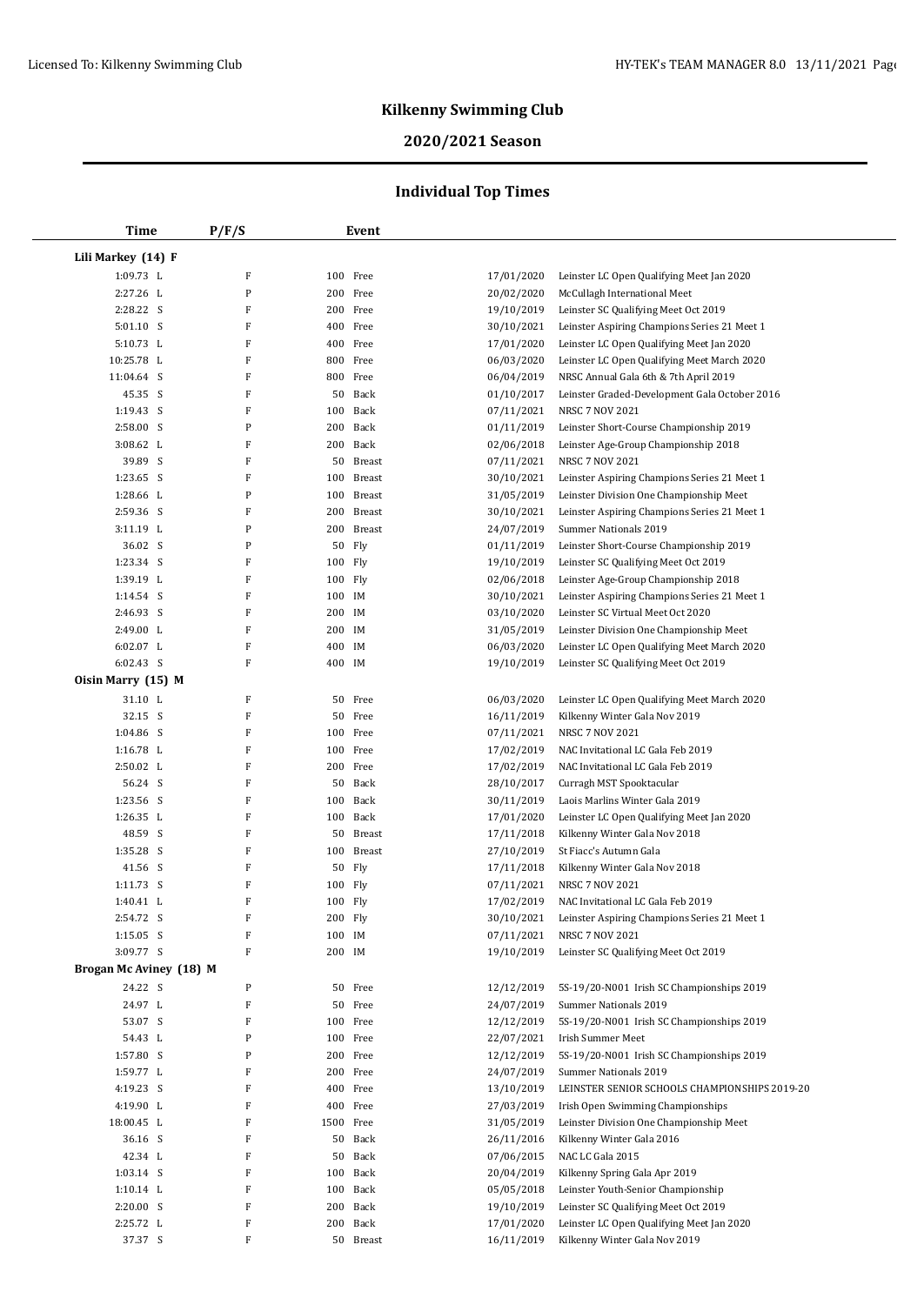# **2020/2021 Season**

| Time                         | P/F/S       | Event         |            |                                                        |
|------------------------------|-------------|---------------|------------|--------------------------------------------------------|
| Brogan Mc Aviney (18) M      |             |               |            |                                                        |
| 1:18.74 S                    | $\mathbf F$ | 100 Breast    | 19/10/2019 | Leinster SC Qualifying Meet Oct 2019                   |
| 1:24.19 L                    | F           | 100 Breast    | 17/01/2020 | Leinster LC Open Qualifying Meet Jan 2020              |
| 26.67 S                      | ${\bf P}$   | 50<br>Fly     | 12/12/2019 | 5S-19/20-N001 Irish SC Championships 2019              |
| 27.11 L                      | ${\bf P}$   | 50 Fly        | 20/02/2020 | McCullagh International Meet                           |
| 57.86 S                      | F           | 100 Fly       | 30/10/2021 | Leinster Aspiring Champions Series 21 Meet 1           |
| 57.98 L                      | F           | 100 Fly       | 22/07/2021 | Irish Summer Meet                                      |
| 2:11.99 S                    | $\mathbf P$ | 200 Fly       | 12/12/2019 | 5S-19/20-N001 Irish SC Championships 2019              |
| 2:11.99 S                    | F           | 200 Fly       | 12/12/2019 | 5S-19/20-N001 Irish SC Championships 2019              |
| 2:13.57 L                    | F           | 200 Fly       | 24/07/2019 | Summer Nationals 2019                                  |
| $1:07.16$ S                  | F           | 100 IM        | 20/04/2019 | Kilkenny Spring Gala Apr 2019                          |
| 2:23.14 S                    | F           | 200 IM        | 30/10/2021 | Leinster Aspiring Champions Series 21 Meet 1           |
| 2:26.05 L                    | F           | 200 IM        | 17/01/2020 | Leinster LC Open Qualifying Meet Jan 2020              |
| Matthew Mc Aviney (14) M     |             |               |            |                                                        |
| 28.90 S                      | F           | 50 Free       | 30/10/2021 | Leinster Aspiring Champions Series 21 Meet 1           |
| $1:01.63$ S                  | $\rm F$     | 100 Free      | 30/10/2021 | Leinster Aspiring Champions Series 21 Meet 1           |
| 1:12.75 L                    | F           | 100<br>Free   | 02/02/2020 | NAC Invitational LC Meet Feb 2nd 2020                  |
| 2:19.59 S                    | F           | 200 Free      | 30/10/2021 | Leinster Aspiring Champions Series 21 Meet 1           |
| 3:04.64 L                    | F           | 200 Free      | 17/02/2019 | NAC Invitational LC Gala Feb 2019                      |
| 48.16 S                      | F           | 50 Back       | 18/03/2018 | St Fiacc's Spring Gala 2018                            |
| 1:23.77 L                    | F           | 100<br>Back   | 06/03/2020 | Leinster LC Open Qualifying Meet March 2020            |
| $1:26.25$ S                  | $\rm F$     | 100<br>Back   | 30/11/2019 | Laois Marlins Winter Gala 2019                         |
| $1:09.18$ S                  | $\rm F$     | 50<br>Breast  | 22/04/2017 | Kilkenny Spring Gala 2017                              |
| 46.78 S                      | F           | 50 Fly        | 17/11/2018 | Kilkenny Winter Gala Nov 2018                          |
| 1:08.67 S                    | F           | 100 Fly       | 30/10/2021 | Leinster Aspiring Champions Series 21 Meet 1           |
| 1:25.12 L                    | F           | 100 Fly       | 02/02/2020 | NAC Invitational LC Meet Feb 2nd 2020                  |
| 1:26.31 S                    | $\rm F$     | 100 IM        | 30/11/2019 | Laois Marlins Winter Gala 2019                         |
| 3:34.85 L                    | F           | 200 IM        | 17/02/2019 | NAC Invitational LC Gala Feb 2019                      |
| James Mc Donald (17) M       |             |               |            |                                                        |
| 31.66 L                      | ${\bf P}$   | 50 Free       | 02/06/2018 | Leinster Age-Group Championship 2018                   |
| 31.75 S                      | F           | 50 Free       | 31/03/2018 | Kilkenny Spring Gala Mar 2018                          |
| $1:04.28$ L                  | $\mathbf P$ | 100 Free      | 31/05/2019 | Leinster Division One Championship Meet                |
| 1:05.21 S                    | F           | 100 Free      | 31/03/2018 | Kilkenny Spring Gala Mar 2018                          |
| 2:10.00 S                    | $\rm F$     | 200 Free      | 30/10/2021 | Leinster Aspiring Champions Series 21 Meet 1           |
| 2:16.54 L                    | F           | 200 Free      | 05/07/2018 | Irish Division 2 National Competition                  |
| 4:35.53 S                    | F           | 400 Free      | 30/10/2021 | Leinster Aspiring Champions Series 21 Meet 1           |
| 4:45.34 L                    | F           | 400 Free      | 17/01/2020 | Leinster LC Open Qualifying Meet Jan 2020              |
| 9:38.09 S                    | F           | 800<br>Free   | 01/11/2019 | Leinster Short-Course Championship 2019                |
| 9:47.72 L                    | F           | 800 Free      | 17/01/2020 | Leinster LC Open Qualifying Meet Jan 2020              |
| 18:45.44 L                   | F           | 1500 Free     |            | 06/03/2020 Leinster LC Open Qualifying Meet March 2020 |
| 33.56 S                      | P           | 50 Back       | 01/11/2019 | Leinster Short-Course Championship 2019                |
| 33.96 L                      | F           | 50 Back       | 17/01/2020 | Leinster LC Open Qualifying Meet Jan 2020              |
| 1:07.49 S                    | F           | 100 Back      | 30/10/2021 | Leinster Aspiring Champions Series 21 Meet 1           |
| 1:09.55 L                    | F           | 100 Back      | 06/03/2020 | Leinster LC Open Qualifying Meet March 2020            |
| 2:28.13 S                    | P           | 200 Back      | 01/11/2019 | Leinster Short-Course Championship 2019                |
| 2:29.77 L                    | F           | 200 Back      | 06/03/2020 | Leinster LC Open Qualifying Meet March 2020            |
| 47.43 S                      | F           | 50 Breast     | 14/10/2017 | Leinster Distance Qualifying Gala Oct 2017             |
| 50.43 L                      | F           | 50<br>Breast  | 11/06/2017 | NAC LC Gala 2017                                       |
| 1:37.60 S                    | F           | 100<br>Breast | 10/03/2018 | Laois Marlins Spring Gala                              |
| 37.07 L                      | F           | 50 Fly        | 19/01/2018 | Leinster Open Qualifying January 2018                  |
| 37.60 S                      | F           | 50 Fly        | 14/01/2018 | Leinster Graded-Development Gala January 2018          |
| 1:12.98 S                    | P           | 100 Fly       | 01/11/2019 | Leinster Short-Course Championship 2019                |
| 1:16.48 L                    | F           | 100 Fly       | 08/03/2019 | Leinster LC Qualifying Meet March 2019                 |
| 1:20.21 S                    | F           | 100 IM        | 10/03/2018 | Laois Marlins Spring Gala                              |
| 2:45.61 L                    | F           | 200 IM        | 18/01/2019 | Leinster LC Qualifying Meet Jan 2019                   |
|                              | F           | 200 IM        | 24/09/2017 | WSC HARVEST GALA 2017                                  |
| 2:58.28 S                    |             |               |            |                                                        |
| Alex Mc Lelland-Maher (19) M |             |               |            |                                                        |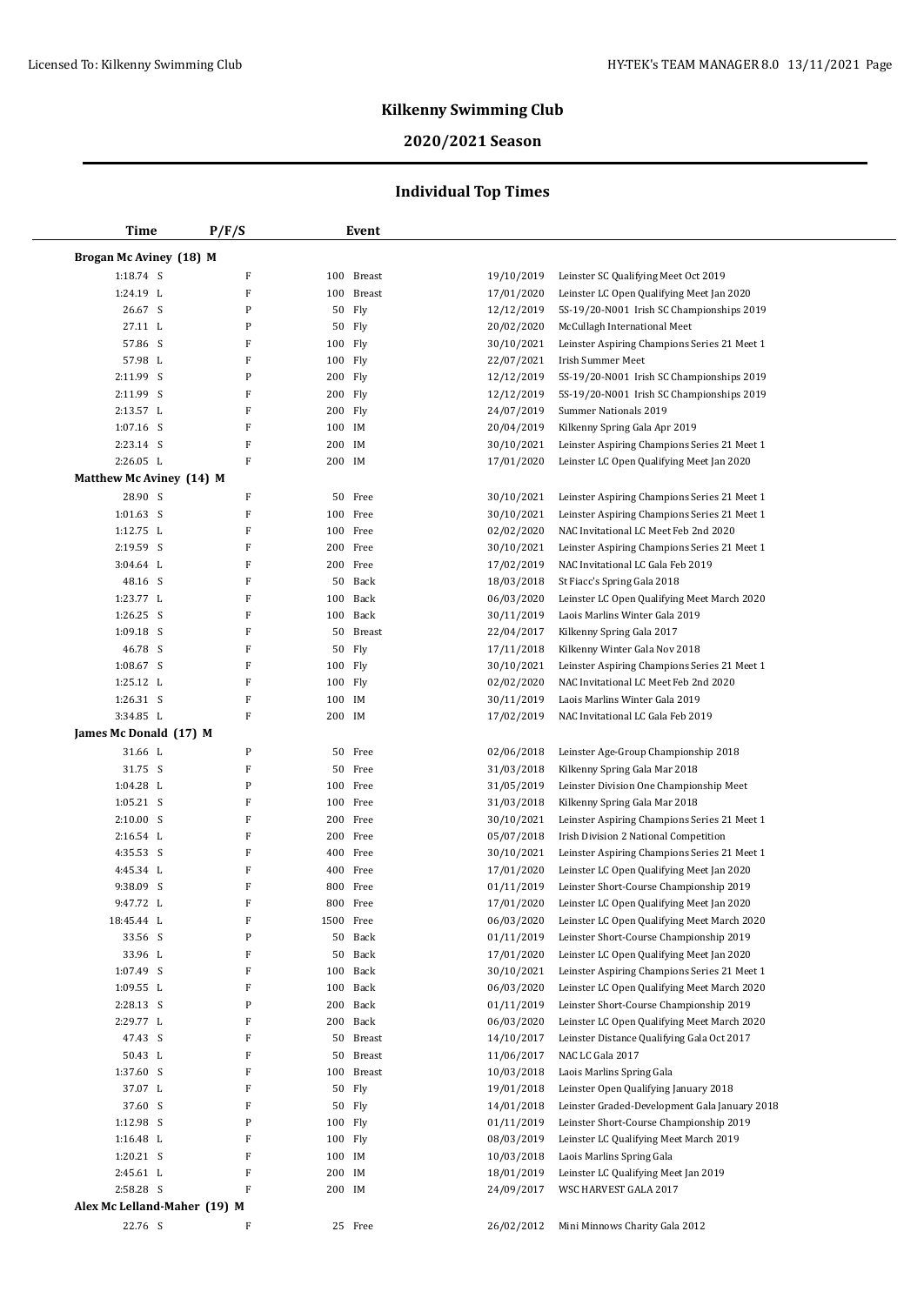# **2020/2021 Season**

| <b>Time</b>                  | P/F/S        |                   | Event         |                          |                                                   |
|------------------------------|--------------|-------------------|---------------|--------------------------|---------------------------------------------------|
| Alex Mc Lelland-Maher (19) M |              |                   |               |                          |                                                   |
| 26.52 L                      | P            |                   | 50 Free       | 05/05/2018               | Leinster Youth-Senior Championship                |
| 27.11 S                      | F            |                   | 50 Free       | 22/04/2017               | Kilkenny Spring Gala 2017                         |
| 58.23 L                      | P            | 100               | Free          | 19/07/2017               | IAG Championships & Summer Open 2017              |
| $1:00.51$ S                  | P            | 100               | Free          | 29/10/2016               | Leinster Short Course Championships 2016          |
| 2:18.56 S                    | F            | 200               | Free          | 23/04/2016               | Aer Lingus 2016                                   |
| 2:21.37 L S                  | F            | 200               | Free          | 22/01/2017               | Leinster Distance Gala January 2017               |
| 4:23.57 L                    | F            | 400               | Free          | 31/05/2019               | Leinster Division One Championship Meet           |
| 4:39.39 S                    | F            | 400               | Free          | 20/11/2016               | Leinster Distance Gala November 2016              |
| 17:23.42 S                   | $\mathbf F$  | 1500              | Free          | 13/10/2018               | Leinster SC Qualifying Meet Oct 2018              |
| 26.81 S                      | F            | 25                | Back          | 26/02/2012               | Mini Minnows Charity Gala 2012                    |
| 28.09 SL                     | F            | 50                | Back          | 12/12/2019               | 5S-19/20-N001 Irish SC Championships 2019         |
| 1:14.08 S                    | F            | 100               | Back          | 23/04/2016               | Aer Lingus 2016                                   |
| 29.93 S                      | F            | 25                | Breast        | 26/02/2012               | Mini Minnows Charity Gala 2012                    |
| 29.79 S                      | $\mathbf F$  | 50                | <b>Breast</b> | 12/12/2019               | 5S-19/20-N001 Irish SC Championships 2019         |
| 29.79 S                      | P            | 50                | <b>Breast</b> | 12/12/2019               | 5S-19/20-N001 Irish SC Championships 2019         |
| 31.37 L                      | P            | 50                | <b>Breast</b> | 27/03/2019               | Irish Open Swimming Championships                 |
| 1:04.98 S                    | F            | 100               | <b>Breast</b> | 12/12/2019               | 5S-19/20-N001 Irish SC Championships 2019         |
| $1:09.12$ L                  | F            | 100               | <b>Breast</b> | 27/03/2019               | Irish Open Swimming Championships                 |
| 2:24.06 S                    | F            | 200               | <b>Breast</b> | 12/12/2019               | 5S-19/20-N001 Irish SC Championships 2019         |
| 2:32.16 L                    | F            | 200               | <b>Breast</b> | 27/03/2019               | Irish Open Swimming Championships                 |
| 29.15 S                      | F            | 25                | Fly           | 26/02/2012               | Mini Minnows Charity Gala 2012                    |
| 25.61 S                      | $\, {\bf F}$ |                   | 50 Fly        | 12/12/2019               | 5S-19/20-N001 Irish SC Championships 2019         |
| 26.09 L                      | F            |                   | 50 Fly        | 27/03/2019               | Irish Open Swimming Championships                 |
| 56.64 S                      | F            | 100 Fly           |               | 12/12/2019               | 5S-19/20-N001 Irish SC Championships 2019         |
| 58.03 L S                    | ${\bf F}$    | 100 Fly           |               | 27/03/2019               | Irish Open Swimming Championships                 |
| $2:06.18$ S                  | P            | 200 Fly           |               | 12/12/2019               | 5S-19/20-N001 Irish SC Championships 2019         |
| 2:10.56 L                    | F            |                   |               | 27/03/2019               | Irish Open Swimming Championships                 |
| 1:01.40 S                    | P            | 200 Fly<br>100 IM |               | 01/11/2019               | Leinster Short-Course Championship 2019           |
| 2:19.81 L                    | F            | 200 IM            |               | 25/07/2018               | Summer Nationals 2018                             |
| 2:31.86 S                    | $\mathbf F$  | 200 IM            |               | 19/06/2016               | Last Chance Saloon                                |
| Erin Morrissey (16) F        |              |                   |               |                          |                                                   |
| 34.13 S                      | F            | 50                | Free          | 31/03/2018               | Kilkenny Spring Gala Mar 2018                     |
| 34.84 L                      | F            | 50                | Free          | 18/01/2019               | Leinster LC Qualifying Meet Jan 2019              |
| 1:10.49 L                    | F            |                   | 100 Free      | 02/02/2020               | NAC Invitational LC Meet Feb 2nd 2020             |
| $1:10.53$ S                  | P            | 100               | Free          | 01/11/2019               | Leinster Short-Course Championship 2019           |
| 2:35.95 S                    | F            | 200               | Free          | 13/10/2018               | Leinster SC Qualifying Meet Oct 2018              |
| 2:40.73 L                    | F            | 200               | Free          | 18/01/2019               | Leinster LC Qualifying Meet Jan 2019              |
| 5:26.48 L                    | F            |                   | 400 Free      | 06/03/2020               | Leinster LC Open Qualifying Meet March 2020       |
| 34.32 S                      | F            |                   | 50 Back       | 16/11/2019               | Kilkenny Winter Gala Nov 2019                     |
| 36.56 L                      | F            |                   | 50 Back       |                          |                                                   |
| 1:13.20 S                    | F            | 100               | Back          | 18/01/2019<br>11/07/2019 | Leinster LC Qualifying Meet Jan 2019<br>IAG Div 2 |
| 1:15.23 L                    | F            | 100               | Back          | 17/01/2020               | Leinster LC Open Qualifying Meet Jan 2020         |
| 2:37.27 S                    | S            |                   |               | 01/11/2019               |                                                   |
|                              |              | 200               | Back          |                          | Leinster Short-Course Championship 2019           |
| 2:39.79 L                    | F            |                   | 200 Back      | 02/02/2020               | NAC Invitational LC Meet Feb 2nd 2020             |
| 44.52 S S                    | P            | 50                | Breast        | 29/06/2017               | IAG Div 2                                         |
| 44.96 L S                    | F            | 50                | Breast        | 19/01/2018               | Leinster Open Qualifying January 2018             |
| 1:33.87 L                    | ${\bf P}$    | 100               | Breast        | 05/07/2018               | Irish Division 2 National Competition             |
| 1:36.01 S                    | P            | 100               | Breast        | 29/06/2017               | IAG Div 2                                         |
| 36.30 L                      | F            | 50                | Fly           | 17/01/2020               | Leinster LC Open Qualifying Meet Jan 2020         |
| 36.83 S                      | F            |                   | 50 Fly        | 19/10/2019               | Leinster SC Qualifying Meet Oct 2019              |
| 1:22.64 S                    | F            | 100 Fly           |               | 13/10/2019               | LEINSTER SENIOR SCHOOLS CHAMPIONSHIPS 2019-20     |
| 1:26.90 L                    | ${\bf P}$    | 100 Fly           |               | 31/05/2019               | Leinster Division One Championship Meet           |
| 1:19.28 S                    | F            | 100 IM            |               | 16/11/2019               | Kilkenny Winter Gala Nov 2019                     |
| 2:57.29 L                    | F            | 200 IM            |               | 18/01/2019               | Leinster LC Qualifying Meet Jan 2019              |
| Sean Morrow (15) M           |              |                   |               |                          |                                                   |
| 36.19 S                      | F            |                   | 50 Free       | 16/06/2019               | WSC SMALL FRY GALA 2019                           |
| 1:12.15 S                    | F            |                   | 100 Free      | 15/02/2020               | Laois Marlins Valentines Gala 2020                |
| 1:28.72 L                    | F            |                   | 100 Free      | 17/02/2019               | NAC Invitational LC Gala Feb 2019                 |
|                              |              |                   |               |                          |                                                   |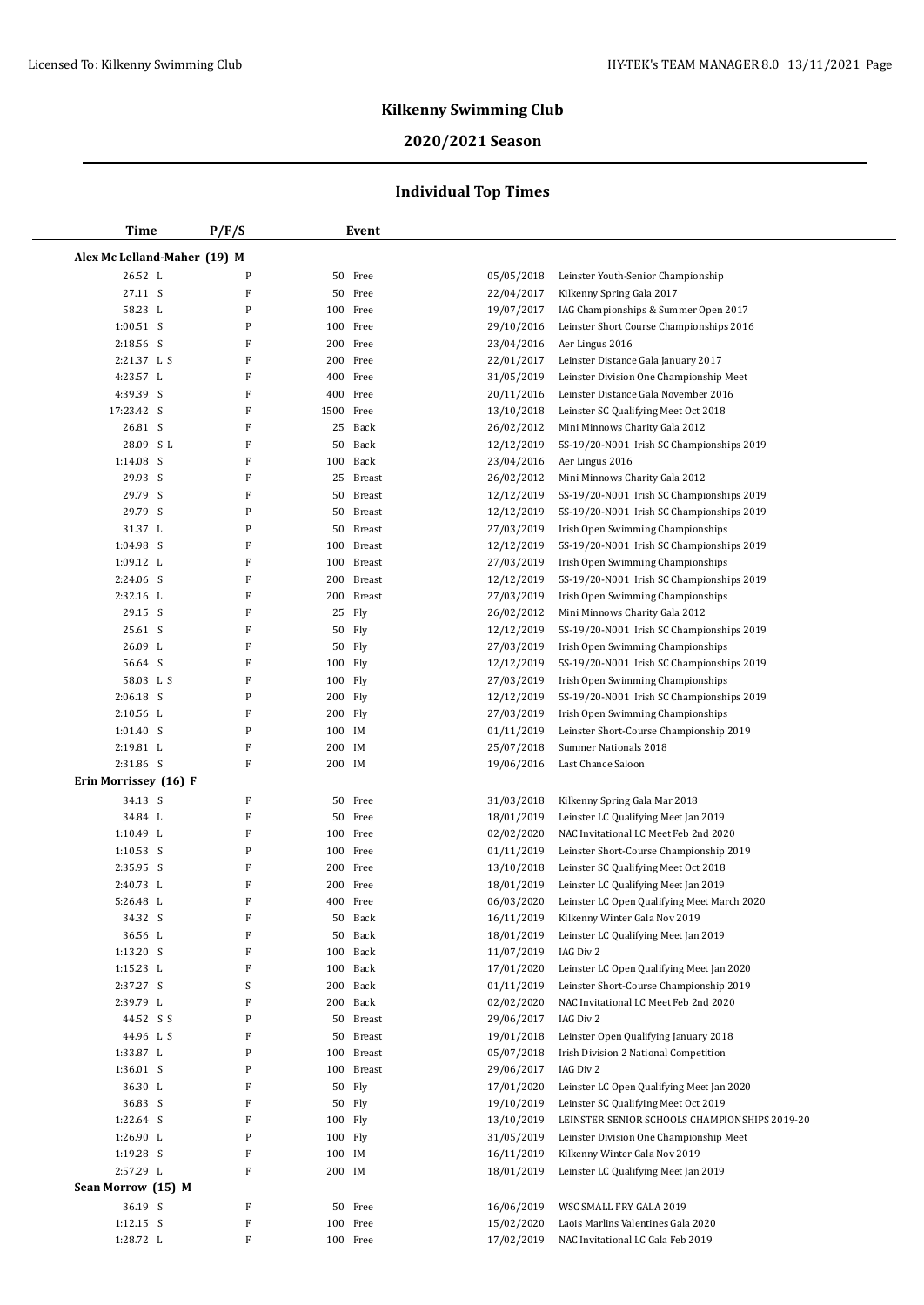# **2020/2021 Season**

| Time                            | P/F/S            |           | Event         |            |                                              |
|---------------------------------|------------------|-----------|---------------|------------|----------------------------------------------|
| Sean Morrow (15) M              |                  |           |               |            |                                              |
| 48.81 S                         | F                |           | 50 Back       | 17/11/2018 | Kilkenny Winter Gala Nov 2018                |
| 1:26.68 S                       | F                |           | 100 Back      | 15/02/2020 | Laois Marlins Valentines Gala 2020           |
| 49.78 S                         | F                | 50        | Breast        | 17/11/2018 | Kilkenny Winter Gala Nov 2018                |
| 1:29.97 S                       | $\rm F$          | 100       | Breast        | 16/11/2019 | Kilkenny Winter Gala Nov 2019                |
| 1:31.72 L                       | F                |           | 100 Breast    | 06/03/2020 | Leinster LC Open Qualifying Meet March 2020  |
| 51.63 S                         | F                | 50        | Fly           | 17/11/2018 | Kilkenny Winter Gala Nov 2018                |
| 1:26.09 L                       | F                | 100 Fly   |               | 06/03/2020 | Leinster LC Open Qualifying Meet March 2020  |
| 1:27.09 S                       | F                | 100 Fly   |               | 16/11/2019 | Kilkenny Winter Gala Nov 2019                |
| 1:22.07 S                       | $\mathbf F$      | 100 IM    |               | 16/11/2019 | Kilkenny Winter Gala Nov 2019                |
| 2:56.31 S                       | F                | 200 IM    |               | 15/02/2020 | Laois Marlins Valentines Gala 2020           |
| 3:22.79 L                       | F                | 200 IM    |               | 17/02/2019 | NAC Invitational LC Gala Feb 2019            |
| Shelby Newsome (13) F           |                  |           |               |            |                                              |
| 40.59 S                         | F                |           | 50 Free       | 16/11/2019 | Kilkenny Winter Gala Nov 2019                |
| 1:13.88 S                       | $\mathbf F$      |           | 100 Free      | 30/10/2021 | Leinster Aspiring Champions Series 21 Meet 1 |
| 51.73 S                         | F                | 50        | Back          | 16/02/2019 | Laois Marlins Valentines Fun                 |
| 56.78 S                         | F                | 50        | <b>Breast</b> | 20/04/2019 | Kilkenny Spring Gala Apr 2019                |
| 1:39.90 S                       | F                | 100       | Breast        | 30/10/2021 | Leinster Aspiring Champions Series 21 Meet 1 |
| 37.03 S                         | F                | 50        | Fly           | 30/10/2021 | Leinster Aspiring Champions Series 21 Meet 1 |
| 1:36.87 S                       | F                | 100 IM    |               | 15/02/2020 | Laois Marlins Valentines Gala 2020           |
| Jack Nolan-Whitney (20) M       |                  |           |               |            |                                              |
|                                 |                  |           |               |            |                                              |
| 25.74 SL                        | ${\bf P}$        |           | 50 Free       | 06/12/2018 | 2018 Irish SC Championships                  |
| 26.03 L                         | $\mathbf F$      | 50        | Free          | 19/01/2018 | Leinster Open Qualifying January 2018        |
| 55.15 S                         | F                |           | 100 Free      | 19/02/2017 | NAC Charity SC Gala 2017                     |
| 57.32 L                         | F<br>F           |           | 100 Free      | 10/06/2018 | NAC June LC Gala 2018                        |
| 1:57.49 S                       | $\mathbf P$      |           | 200 Free      | 14/12/2017 | 4S-17/18-N001 2018 Irish SC Championships    |
| 2:02.23 L<br>4:12.93 S          | $\mathbf F$      | 200       | Free          | 25/07/2018 | Summer Nationals 2018                        |
|                                 |                  | 400       | Free          | 04/11/2017 | Leinster Short Course Championships 2017     |
| 4:24.54 L                       | F                | 400       | Free          | 12/05/2017 | Swim Swansea Long Course 2017                |
| 9:09.26 L                       | F                | 800       | Free          | 06/04/2017 | Irish Open Swimming Championships            |
| 9:21.96 S                       | F                | 800       | Free          | 14/10/2016 | Dolphin Open 2016                            |
| 17:18.79 S                      | F                | 1500 Free |               | 02/12/2016 | 2016 Irish SC Championships                  |
| 17:34.15 L                      | F                | 1500 Free |               | 12/05/2017 | Swim Swansea Long Course 2017                |
| 35.50 S                         | F                | 50        | Back          | 06/12/2014 | Kilkenny Winter Gala Dec 2014                |
| 1:09.41 S<br>1:15.66 L          | F                | 100       | Back          | 29/04/2017 | NRSC Annual Gala 29th & 30th April 2017      |
|                                 | F                | 100       | Back          | 12/06/2016 | NAC Long Course Gala 2016                    |
| 2:42.25 S                       | F                |           | 200 Back      | 23/11/2014 | Leinster Distance Gala November 2014         |
| 47.50 S                         | F                | 50        | Breast        | 27/01/2013 | Leinster Graded Gala Jan 2013                |
| 55.48 L                         | $\rm F$<br>F     |           | 50 Breast     | 26/02/2012 | NAC CHARITY GALA FEB 2012                    |
| 1:29.96 S                       |                  |           | 100 Breast    |            | 14/02/2016 NAC Charity SC Gala 2016          |
| 26.08 S<br>26.08 S              | F<br>$\mathbf P$ |           | 50 Fly        | 12/12/2019 | 5S-19/20-N001 Irish SC Championships 2019    |
|                                 |                  |           | 50 Fly        | 12/12/2019 | 5S-19/20-N001 Irish SC Championships 2019    |
| 26.43 L                         | F                |           | 50 Fly        | 27/03/2019 | Irish Open Swimming Championships            |
| 56.92 S                         | F                | 100 Fly   |               | 12/12/2019 | 5S-19/20-N001 Irish SC Championships 2019    |
| 59.01 LS                        | F                | 100 Fly   |               | 27/03/2019 | Irish Open Swimming Championships            |
| $2:05.96$ S                     | F                | 200 Fly   |               | 12/12/2019 | 5S-19/20-N001 Irish SC Championships 2019    |
| 2:16.48 L                       | P                | 200 Fly   |               | 24/07/2019 | Summer Nationals 2019                        |
| 1:10.82 S                       | F                | 100 IM    |               | 17/11/2018 | Kilkenny Winter Gala Nov 2018                |
| 2:25.32 S                       | F                | 200 IM    |               | 29/04/2017 | NRSC Annual Gala 29th & 30th April 2017      |
| 2:35.52 L                       | $\mathbf P$      | 200 IM    |               | 02/06/2017 | Leinster Division One Age-Group / Open 2017  |
| 5:49.20 S                       | F                | 400 IM    |               | 21/05/2014 | Best times                                   |
| $6:06.08$ L                     | F                | 400 IM    |               | 30/05/2014 | Leinster Division One Age-Group / Open 2014  |
| <b>Brendan Pretorius (14) M</b> |                  |           |               |            |                                              |
| 39.00 S                         | F                |           | 50 Free       | 20/04/2019 | Kilkenny Spring Gala Apr 2019                |
| 1:08.78 S                       | $\mathbf F$      |           | 100 Free      | 30/10/2021 | Leinster Aspiring Champions Series 21 Meet 1 |
| 42.91 S                         | F                |           | 50 Back       | 26/01/2020 | Leinster Development Meet January 2020       |
| 43.59 S                         | F                |           | 50 Breast     | 26/01/2020 | Leinster Development Meet January 2020       |
| 1:24.45 S                       | F                |           | 100 Breast    | 30/10/2021 | Leinster Aspiring Champions Series 21 Meet 1 |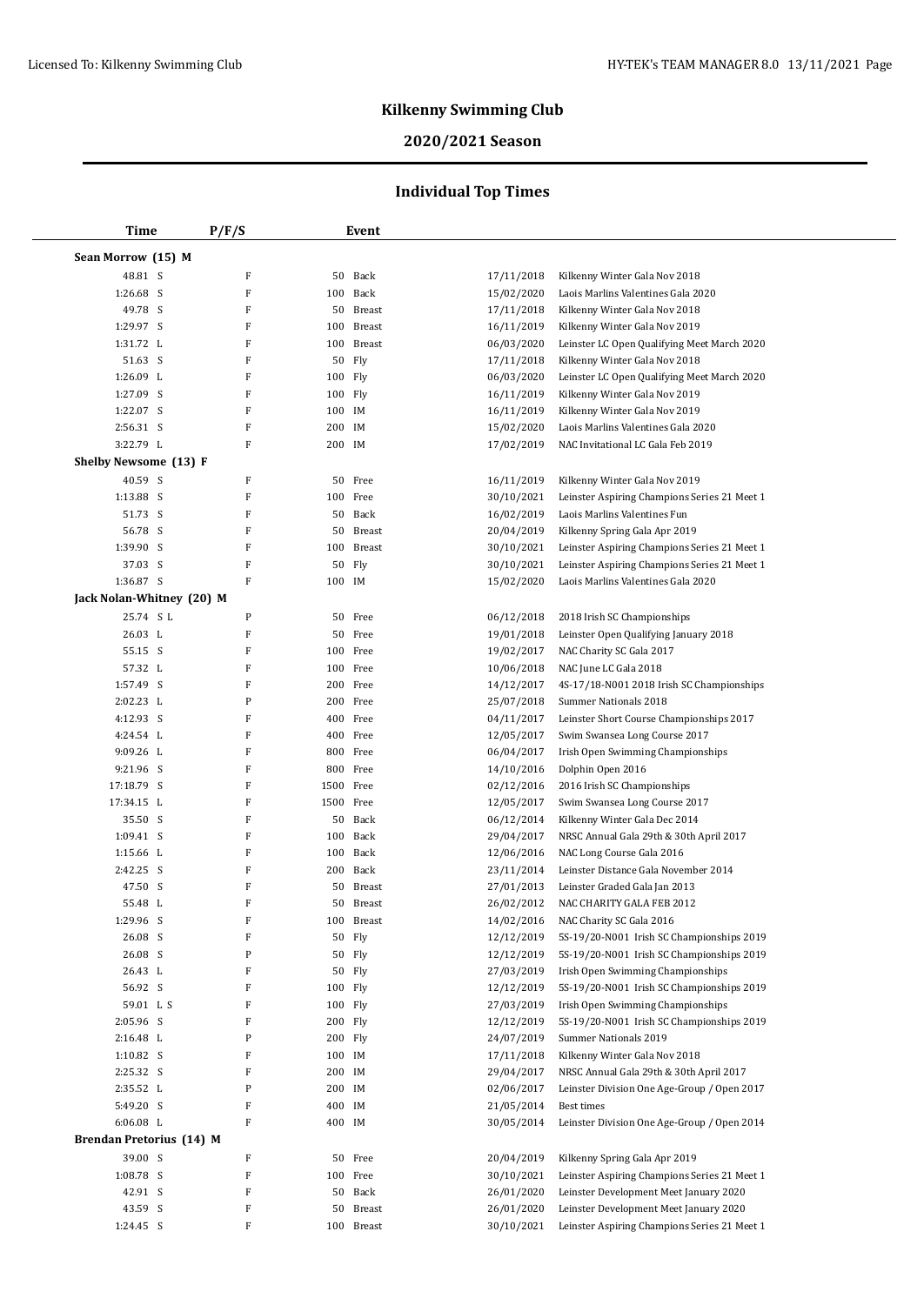# **2020/2021 Season**

| <b>Time</b>                     | P/F/S          |        | Event                |                          |                                                                                   |
|---------------------------------|----------------|--------|----------------------|--------------------------|-----------------------------------------------------------------------------------|
| <b>Brendan Pretorius (14) M</b> |                |        |                      |                          |                                                                                   |
| $3:07.50$ S                     | $\mathbf F$    |        | 200 Breast           | 30/10/2021               | Leinster Aspiring Champions Series 21 Meet 1                                      |
| $1:20.61$ S                     | F              | 100 IM |                      | 30/10/2021               | Leinster Aspiring Champions Series 21 Meet 1                                      |
| Daniel Rohan (12) M             |                |        |                      |                          |                                                                                   |
| 19.96 S                         | F              |        | 25 Free              | 19/02/2017               | NAC Mini Minnows 2017                                                             |
| 33.31 L                         | ${\bf F}$      |        | 50 Free              | 17/01/2020               | Leinster LC Open Qualifying Meet Jan 2020                                         |
| 36.10 S                         | F              | 50     | Free                 | 24/03/2019               | WSC SPRING GALA                                                                   |
| 1:15.84 S                       | F              |        | 100 Free             | 06/10/2019               | Leinster Development Meet October 2019                                            |
| 2:41.83 L                       | F              |        | 200 Free             | 02/02/2020               | NAC Invitational LC Meet Feb 2nd 2020                                             |
| 2:54.10 S                       | F              |        | 200 Free             | 12/05/2019               | Wexford Summer Gala 2019                                                          |
| 22.50 S                         | F              | 25     | Back                 | 19/02/2017               | NAC Mini Minnows 2017                                                             |
| 40.17 L                         | F              | 50     | Back                 | 02/02/2020               | NAC Invitational LC Meet Feb 2nd 2020                                             |
| 43.42 S                         | F              | 50     | Back                 | 16/06/2019               | WSC SMALL FRY GALA 2019                                                           |
| 1:23.38 L                       | F              | 100    | Back                 | 17/01/2020               | Leinster LC Open Qualifying Meet Jan 2020                                         |
| 1:23.69 S                       | F              | 100    | Back                 | 30/11/2019               | Laois Marlins Winter Gala 2019                                                    |
| 28.20 S                         | F              | 25     | Breast               | 25/03/2017               | Laois Marlins Spring gala                                                         |
| 48.53 S                         | F              | 50     | <b>Breast</b>        | 30/11/2019               | Laois Marlins Winter Gala 2019                                                    |
| 1:43.81 S                       | F              | 100    | <b>Breast</b>        | 16/11/2019               | Kilkenny Winter Gala Nov 2019                                                     |
| 1:54.82 L                       | F              | 100    | Breast               | 17/02/2019               | NAC Invitational LC Gala Feb 2019                                                 |
| 27.03 S                         | F              | 25     | Fly                  | 19/02/2017               | NAC Mini Minnows 2017                                                             |
| 27.03 S<br>48.62 S              | F<br>${\bf F}$ | 25     | Fly<br>50 Fly        | 25/03/2017               | Laois Marlins Spring gala<br>WSC SMALL FRY GALA 2019                              |
| 1:25.48 S                       | F              | 100 IM |                      | 16/06/2019<br>06/10/2019 | Leinster Development Meet October 2019                                            |
| Marcus Trait (15) M             |                |        |                      |                          |                                                                                   |
| 35.17 S                         | F              |        | 50 Free              | 02/03/2019               |                                                                                   |
| $1:02.55$ S                     | F              |        | 100 Free             | 30/10/2021               | St Fiacc's 25th Anniversary Gala<br>Leinster Aspiring Champions Series 21 Meet 1  |
| 1:06.79 L                       | F              |        | 100 Free             | 17/01/2020               | Leinster LC Open Qualifying Meet Jan 2020                                         |
| 2:23.49 S                       | F              | 200    | Free                 | 26/01/2020               | Leinster Development Meet January 2020                                            |
| 2:29.79 L                       | F              |        | 200 Free             | 06/03/2020               | Leinster LC Open Qualifying Meet March 2020                                       |
| 35.91 L                         | F              | 50     | Back                 | 06/03/2020               | Leinster LC Open Qualifying Meet March 2020                                       |
| 36.90 S                         | F              |        | 50 Back              | 19/10/2019               | Leinster SC Qualifying Meet Oct 2019                                              |
| 1:16.70 S                       | P              | 100    | Back                 | 01/11/2019               | Leinster Short-Course Championship 2019                                           |
| 1:18.20 L                       | F              | 100    | Back                 | 06/03/2020               | Leinster LC Open Qualifying Meet March 2020                                       |
| 42.70 L                         | F              | 50     | <b>Breast</b>        | 17/01/2020               | Leinster LC Open Qualifying Meet Jan 2020                                         |
| 46.11 S                         | F              | 50     | <b>Breast</b>        | 16/06/2019               | WSC SMALL FRY GALA 2019                                                           |
| 1:24.93 S                       | F              | 100    | Breast               | 30/10/2021               | Leinster Aspiring Champions Series 21 Meet 1                                      |
| 1:32.31 L                       | F              | 100    | Breast               | 06/03/2020               | Leinster LC Open Qualifying Meet March 2020                                       |
| 3:34.08 L                       | F              | 200    | Breast               | 17/02/2019               | NAC Invitational LC Gala Feb 2019                                                 |
| 38.19 S                         | F              |        | 50 Fly               | 30/11/2019               | Laois Marlins Winter Gala 2019                                                    |
| 38.38 L                         | F              |        | 50 Fly               |                          | 17/01/2020 Leinster LC Open Qualifying Meet Jan 2020                              |
| $1:16.67$ S                     | $\rm F$        | 100 IM |                      |                          | 30/10/2021 Leinster Aspiring Champions Series 21 Meet 1                           |
| 2:51.79 S                       | F              | 200 IM |                      | 26/01/2020               | Leinster Development Meet January 2020                                            |
| Naomi Trait (18) F              |                |        |                      |                          |                                                                                   |
| 24.97 S S                       | F              |        | 50 Free              | 14/02/2016               | NAC Charity SC Gala 2016                                                          |
| 26.66 L                         | F              |        | 50 Free              | 24/06/2021               | Swim Ireland Performance Meet                                                     |
| 55.73 S                         | F              |        | 100 Free             | 12/12/2019               | 5S-19/20-N001 Irish SC Championships 2019                                         |
| 56.91 L                         | F              |        | 100 Free             | 20/04/2021               | Irish National Team Trials-20                                                     |
| $2:00.25$ S                     | F              |        | 200 Free             | 12/12/2019               | 5S-19/20-N001 Irish SC Championships 2019                                         |
| 2:04.48 L                       | F              |        | 200 Free             | 17/01/2020               | Challenge Inernational de Geneve                                                  |
| 4:16.84 S                       | F<br>P         |        | 400 Free             | 12/12/2019               | 5S-19/20-N001 Irish SC Championships 2019                                         |
| 4:25.75 L                       | F              |        | 400 Free             | 17/01/2020<br>08/04/2016 | Challenge Inernational de Geneve<br>Swim UlsterAge Group & Youth LC Championships |
| 10:01.87 L<br>10:15.52 S S      | F              |        | 800 Free<br>800 Free | 19/06/2016               | Last Chance Saloon                                                                |
| 19:18.25 S                      | F              |        | 1500 Free            | 19/06/2016               | Last Chance Saloon                                                                |
| 31.51 S                         | P              |        | 50 Back              | 02/12/2016               | 2016 Irish SC Championships                                                       |
| 32.56 L                         | P              | 50     | Back                 | 22/02/2019               | McCullagh International Meet                                                      |
| $1:04.16$ S                     | F              | 100    | Back                 | 12/12/2019               | 5S-19/20-N001 Irish SC Championships 2019                                         |
| 1:06.75 L                       | F              |        | 100 Back             | 25/07/2018               | Summer Nationals 2018                                                             |
|                                 |                |        |                      |                          |                                                                                   |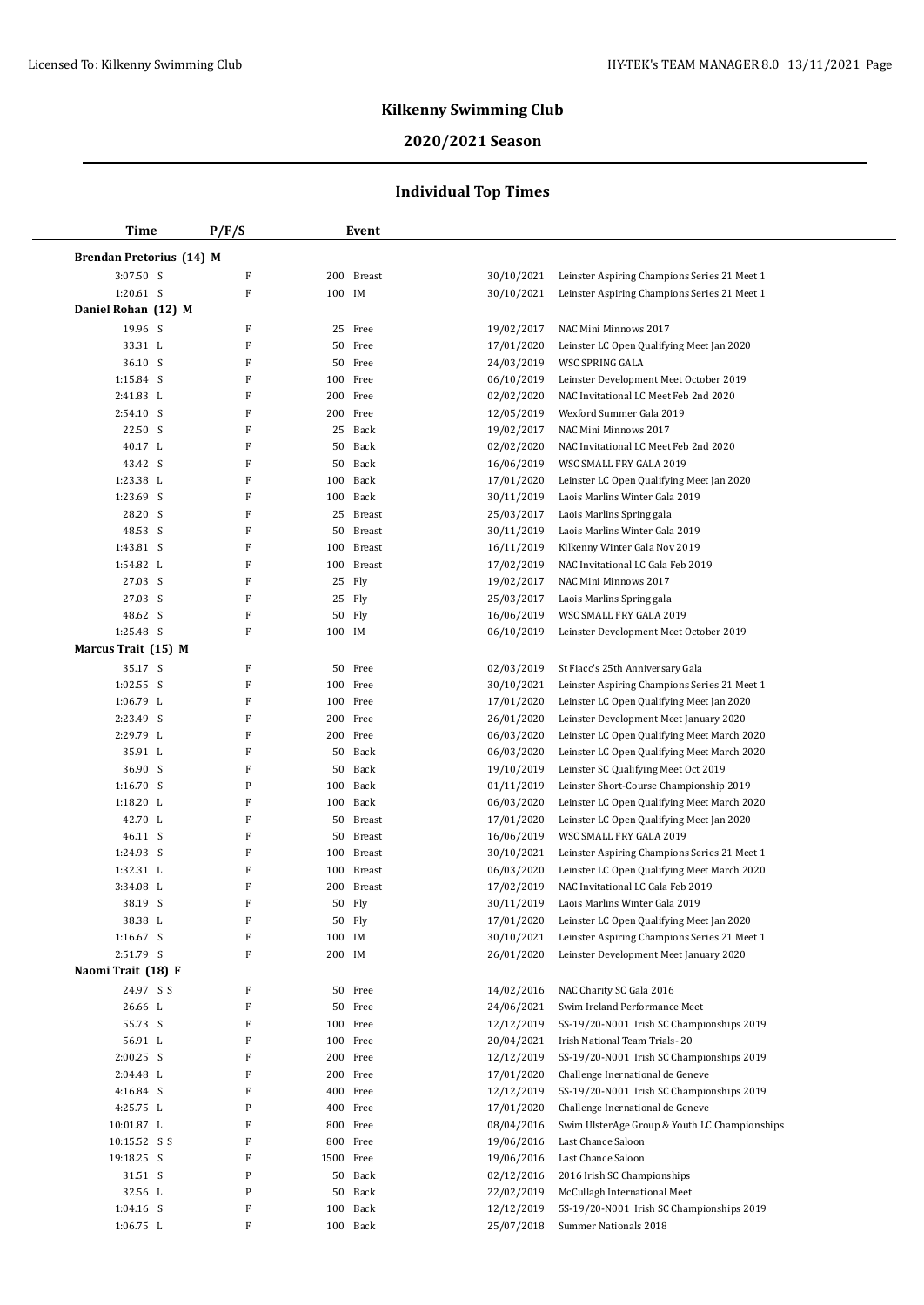$\frac{1}{2}$ 

## **Kilkenny Swimming Club**

# **2020/2021 Season**

| <b>Time</b>         | P/F/S        | Event                |            |                                               |
|---------------------|--------------|----------------------|------------|-----------------------------------------------|
| Naomi Trait (18) F  |              |                      |            |                                               |
| 2:25.34 S           | ${\bf P}$    | Back<br>200          | 02/12/2016 | 2016 Irish SC Championships                   |
| 2:25.79 L           | $\rm F$      | Back<br>200          | 05/05/2018 | Leinster Youth-Senior Championship            |
| 35.76 S             | F            | 50<br><b>Breast</b>  | 14/10/2017 | Leinster Distance Qualifying Gala Oct 2017    |
| 37.67 L S           | ${\bf P}$    | 50<br><b>Breast</b>  | 16/02/2018 | McCullagh International Meet                  |
| 1:16.89 S           | ${\bf P}$    | 100<br><b>Breast</b> | 04/11/2017 | Leinster Short Course Championships 2017      |
| 1:19.83 L           | $\rm F$      | 100<br><b>Breast</b> | 02/06/2017 | Leinster Division One Age-Group / Open 2017   |
| 2:42.61 S           | F            | 200<br><b>Breast</b> | 14/10/2017 | Leinster Distance Qualifying Gala Oct 2017    |
| 2:57.36 L           | ${\bf P}$    | 200<br><b>Breast</b> | 26/01/2018 | Euro Meet                                     |
| 30.97 S             | S            | 50<br>Fly            | 31/03/2018 | Kilkenny Spring Gala Mar 2018                 |
| 31.38 L S           | $\mathbf{P}$ | 50<br>Fly            | 25/07/2018 | Summer Nationals 2018                         |
| $1:11.68$ S         | F            | 100<br>Fly           | 19/02/2017 | NAC Charity SC Gala 2017                      |
| 1:33.11 L           | ${\bf P}$    | 100<br>Fly           | 29/05/2015 | Leinster Division One Age-Group / Open 2015   |
| 1:06.50 S           | $\mathbf F$  | 100<br>IM            | 30/10/2021 | Leinster Aspiring Champions Series 21 Meet 1  |
| 2:22.22 S           | $\mathbf F$  | 200<br>IM            | 06/12/2018 | 2018 Irish SC Championships                   |
| 2:24.79 L           | F            | IM<br>200            | 22/07/2021 | Irish Summer Meet                             |
| 6:12.27 S           | F            | 400<br>IM            | 14/06/2015 | WSC LAST CHANGE GALA 2015                     |
| Nyah Vaughan (14) F |              |                      |            |                                               |
| 20.83 S             | F            | 25<br>Free           | 22/05/2016 | Leinster Schools Swimming B Championships2016 |
| 35.56 L             | $\mathbf{P}$ | 50<br>Free           | 31/05/2019 | Leinster Division One Championship Meet       |
| 35.68 S             | F            | Free<br>50           | 06/04/2019 | NRSC Annual Gala 6th & 7th April 2019         |
| $1:11.35$ S         | $\rm F$      | 100<br>Free          | 30/10/2021 | Leinster Aspiring Champions Series 21 Meet 1  |
| 1:15.87 L           | F            | 100<br>Free          | 02/02/2020 | NAC Invitational LC Meet Feb 2nd 2020         |
| 2:38.32 S           | $\mathbf{F}$ | 200<br>Free          | 26/01/2020 | Leinster Development Meet January 2020        |
| 3:18.84 L           | F            | 200<br>Free          | 25/02/2018 | NAC LC Gala February 2018                     |
| 37.86 S             | ${\bf P}$    | Back<br>50           | 01/11/2019 | Leinster Short-Course Championship 2019       |
| 38.16 L             | $\rm F$      | 50<br>Back           | 17/01/2020 | Leinster LC Open Qualifying Meet Jan 2020     |
| 1:17.49 S           | $\rm F$      | 100<br>Back          | 30/10/2021 | Leinster Aspiring Champions Series 21 Meet 1  |
| 1:28.50 L           | $\mathbf{P}$ | 100<br>Back          | 31/05/2019 | Leinster Division One Championship Meet       |
| 2:55.81 S           | $\mathbf P$  | 200<br>Back          | 01/11/2019 | Leinster Short-Course Championship 2019       |
| 2:56.84 L           | $\mathbf F$  | 200<br>Back          | 17/01/2020 | Leinster LC Open Qualifying Meet Jan 2020     |
| 27.66 S             | $\mathbf F$  | 25<br><b>Breast</b>  | 22/05/2016 | Leinster Schools Swimming B Championships2016 |
| 48.70 S             | $\rm F$      | 50<br><b>Breast</b>  | 06/10/2019 | Leinster Development Meet October 2019        |
| 49.77 L             | F            | 50<br><b>Breast</b>  | 06/03/2020 | Leinster LC Open Qualifying Meet March 2020   |
| 1:44.30 S           | $\mathbf F$  | <b>Breast</b><br>100 | 26/01/2020 | Leinster Development Meet January 2020        |
| 1:54.14 L           | F            | 100<br><b>Breast</b> | 17/02/2019 | NAC Invitational LC Gala Feb 2019             |
| 38.40 L             | $\rm F$      | 50<br>Fly            | 17/01/2020 | Leinster LC Open Qualifying Meet Jan 2020     |
| 39.10 S             | F            | 50<br>Fly            | 30/11/2019 | Laois Marlins Winter Gala 2019                |
| 1:28.34 L           | $\mathbf F$  | 100 Fly              | 06/03/2020 | Leinster LC Open Qualifying Meet March 2020   |
| 1:29.00 S           | F            | 100 Fly              | 30/11/2019 | Laois Marlins Winter Gala 2019                |
| 1:20.51 S           | F            | 100 IM               | 30/10/2021 | Leinster Aspiring Champions Series 21 Meet 1  |
| 2:53.67 S           | $\mathbf F$  | 200<br>IM            | 30/10/2021 | Leinster Aspiring Champions Series 21 Meet 1  |
| 3:13.92 L           | $\mathbf F$  | 200<br>IM            | 08/03/2019 | Leinster LC Qualifying Meet March 2019        |
| Jake Whelan (16) M  |              |                      |            |                                               |
| 27.69 S             | F            | Free<br>50           | 07/11/2021 | NRSC 7 NOV 2021                               |
| 28.30 L             | ${\bf P}$    | Free<br>50           | 31/05/2019 | Leinster Division One Championship Meet       |
| 59.31 S             | F            | 100<br>Free          | 30/10/2021 | Leinster Aspiring Champions Series 21 Meet 1  |
| 1:01.29 L           | $\mathbf F$  | Free<br>100          | 06/03/2020 | Leinster LC Open Qualifying Meet March 2020   |
| $2:11.76$ S         | $\mathbf F$  | 200<br>Free          | 30/10/2021 | Leinster Aspiring Champions Series 21 Meet 1  |
| 2:14.55 L           | F            | 200<br>Free          | 06/03/2020 | Leinster LC Open Qualifying Meet March 2020   |
| 4:56.97 S           | F            | 400<br>Free          | 13/10/2019 | LEINSTER SENIOR SCHOOLS CHAMPIONSHIPS 2019-20 |
| 4:57.30 L           | F            | Free<br>400          | 17/01/2020 | Leinster LC Open Qualifying Meet Jan 2020     |
| 31.43 S             | F            | 50<br>Back           | 07/11/2021 | <b>NRSC 7 NOV 2021</b>                        |
| 32.98 L             | $\mathbf F$  | Back<br>50           | 17/01/2020 | Leinster LC Open Qualifying Meet Jan 2020     |
| $1:10.38$ S         | ${\bf P}$    | 100<br>Back          | 01/11/2019 | Leinster Short-Course Championship 2019       |
| 1:11.80 L           | ${\bf P}$    | 100<br>Back          | 24/07/2019 | Summer Nationals 2019                         |
| 2:38.10 L           | F            | 200<br>Back          | 17/01/2020 | Leinster LC Open Qualifying Meet Jan 2020     |
| 2:40.24 S           | P            | 200<br>Back          | 02/11/2018 | Leinster Short-Course Championship 2018       |
| 39.32 S             | F            | 50 Breast            | 01/12/2018 | Laois Marlins Winter Fun                      |